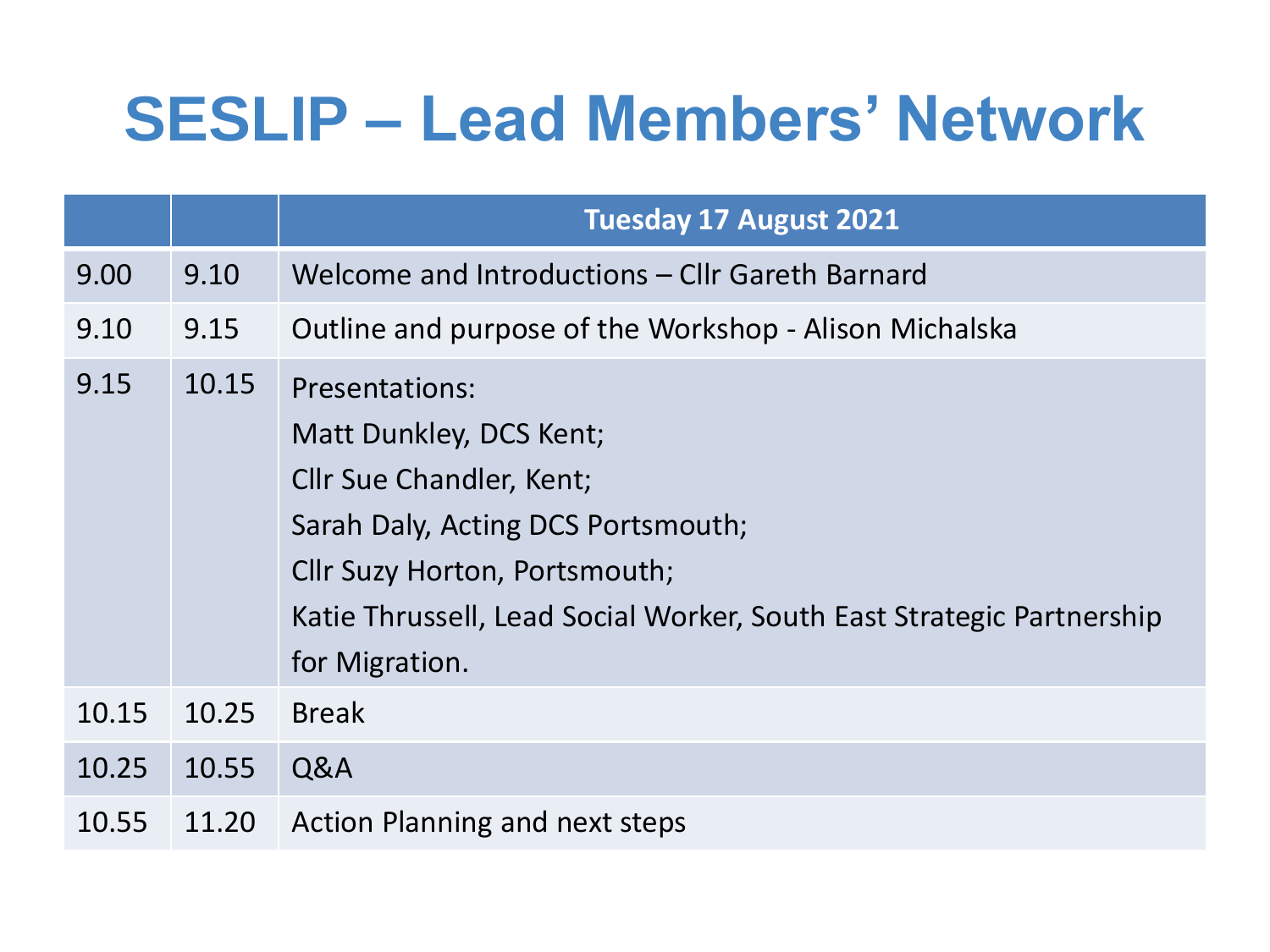# **Workshop Aims**

| 1. | to understand more about who UASC's are, their needs, and the duties on<br>all councils to care for them                                                                     |
|----|------------------------------------------------------------------------------------------------------------------------------------------------------------------------------|
| 2. | to learn from the experience of Kent, Portsmouth and the Strategic<br><b>Migration Partnership</b>                                                                           |
| 3. | to understand the finances associated with caring for UASC                                                                                                                   |
| 4. | to understand the National Transfer Scheme: the theory of how it should<br>work, and the reality                                                                             |
| 5. | to appreciate why the children caught up in this humanitarian crisis matter<br>more than the politics                                                                        |
| 6. | to agree next steps in the SE: how can we make this work for UASC and what<br>actions Lead Members may want to take individually/collectively to lobby<br>central government |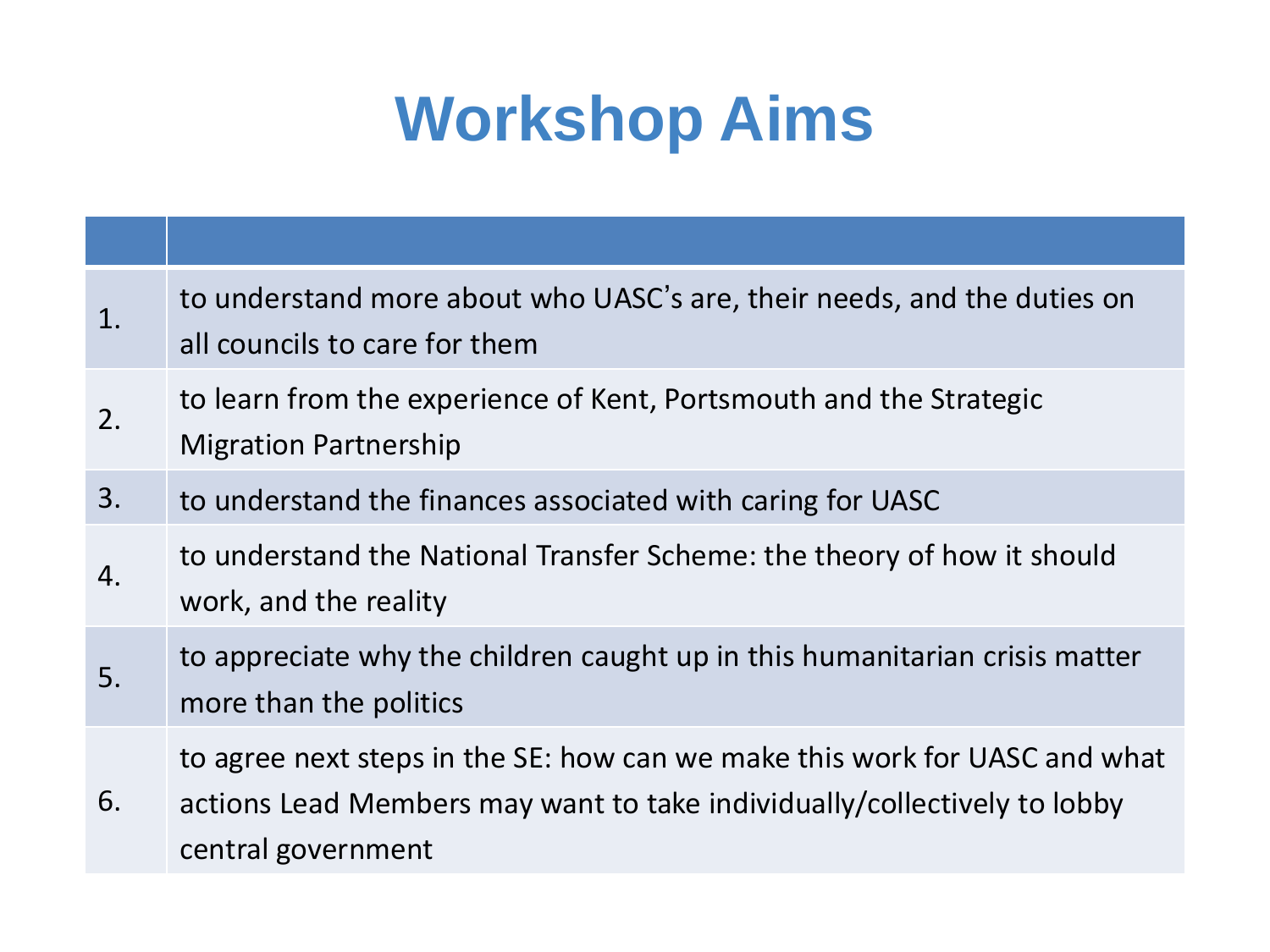# **Presentation to SE Lead Member Workshop: UASC in Kent**

Sue Chandler, Lead Member for Integrated Children's Services

Matt Dunkley CBE, Corporate Director for Children, Young People & Education

17th August 2021

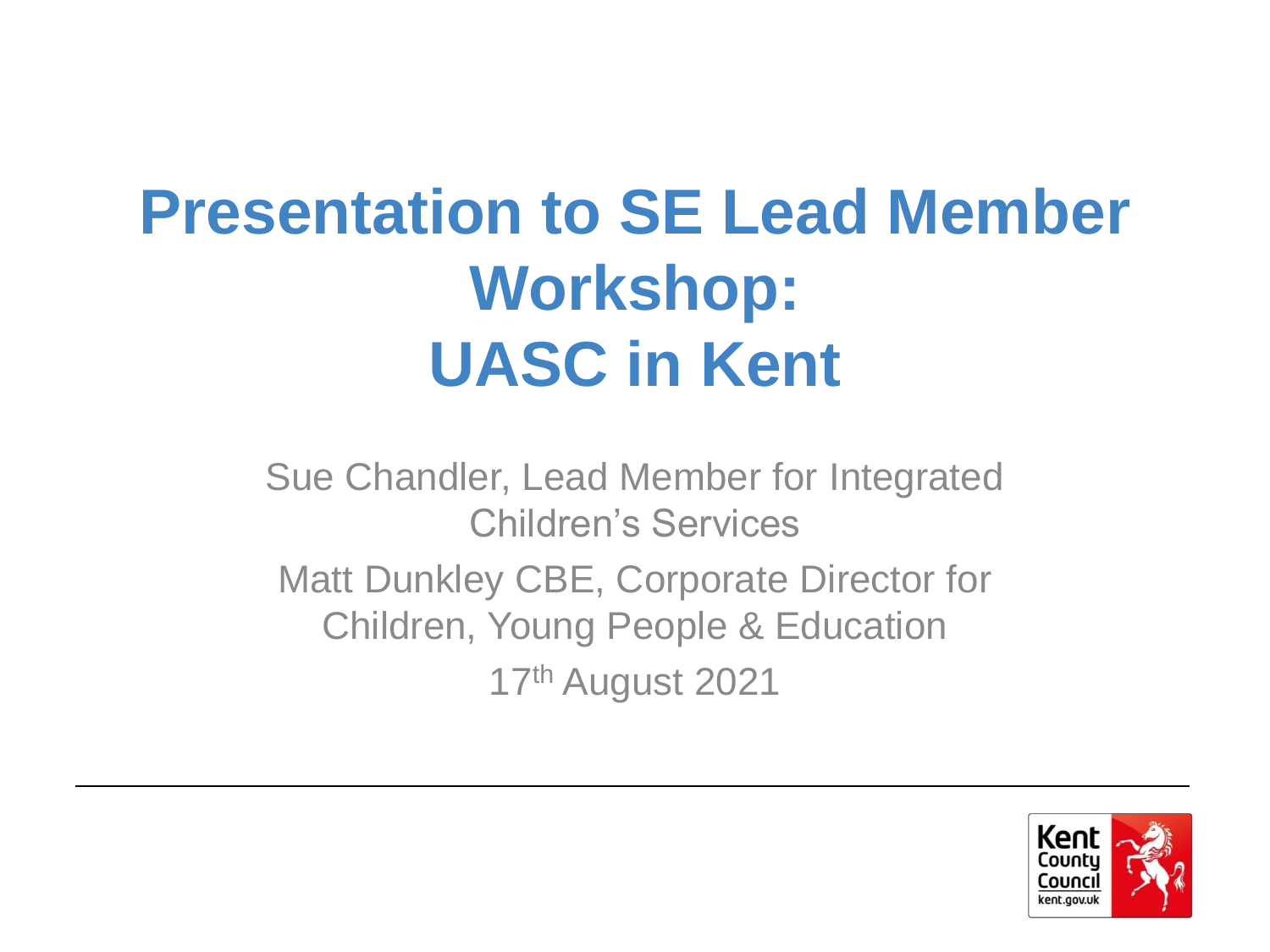# **Definition of 'UASC'**

Children who arrive with parents are not UASC and are dealt with through the Adult system.

An unaccompanied asylum seeking child is defined by paragraph 352ZD of the Immigration Rules as one who is:

- *under 18 years of age when the claim is submitted*
- *claiming in their own right*
- *separated from both parents and is not being cared for by an adult who in law or by custom has responsibility to do so*

Being unaccompanied is not necessarily a permanent status and may change, particularly if the child has family members in the UK

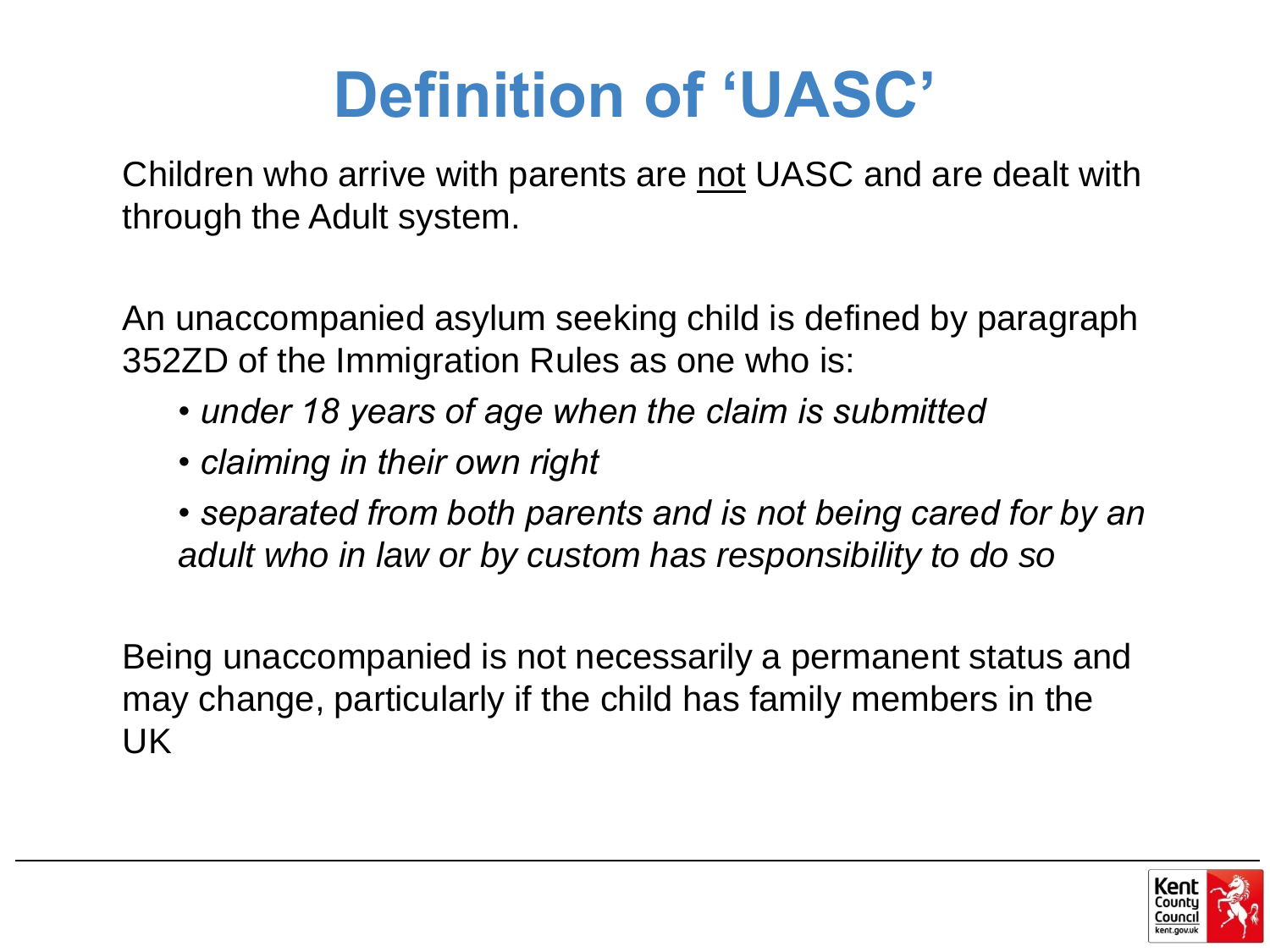# **Section 20, Children Act 1989**

Entry Local Authorities become responsible for caring for UASC under Section 20 of the Children Act 1989, not any Immigration Law.

Section 20 was designed to meet the needs of local children not UASC, but at this time there is no other mechanism to care for this vulnerable cohort.

This is in effect a form of mandation on entry/gateway LAs.

The LA's role is to maintain a child care focus and not to have a view about the merits or not of the case for immigration status.

Having a better understanding of this has assisted some previously reluctant LAs to accept UASC into their care via the NTS.

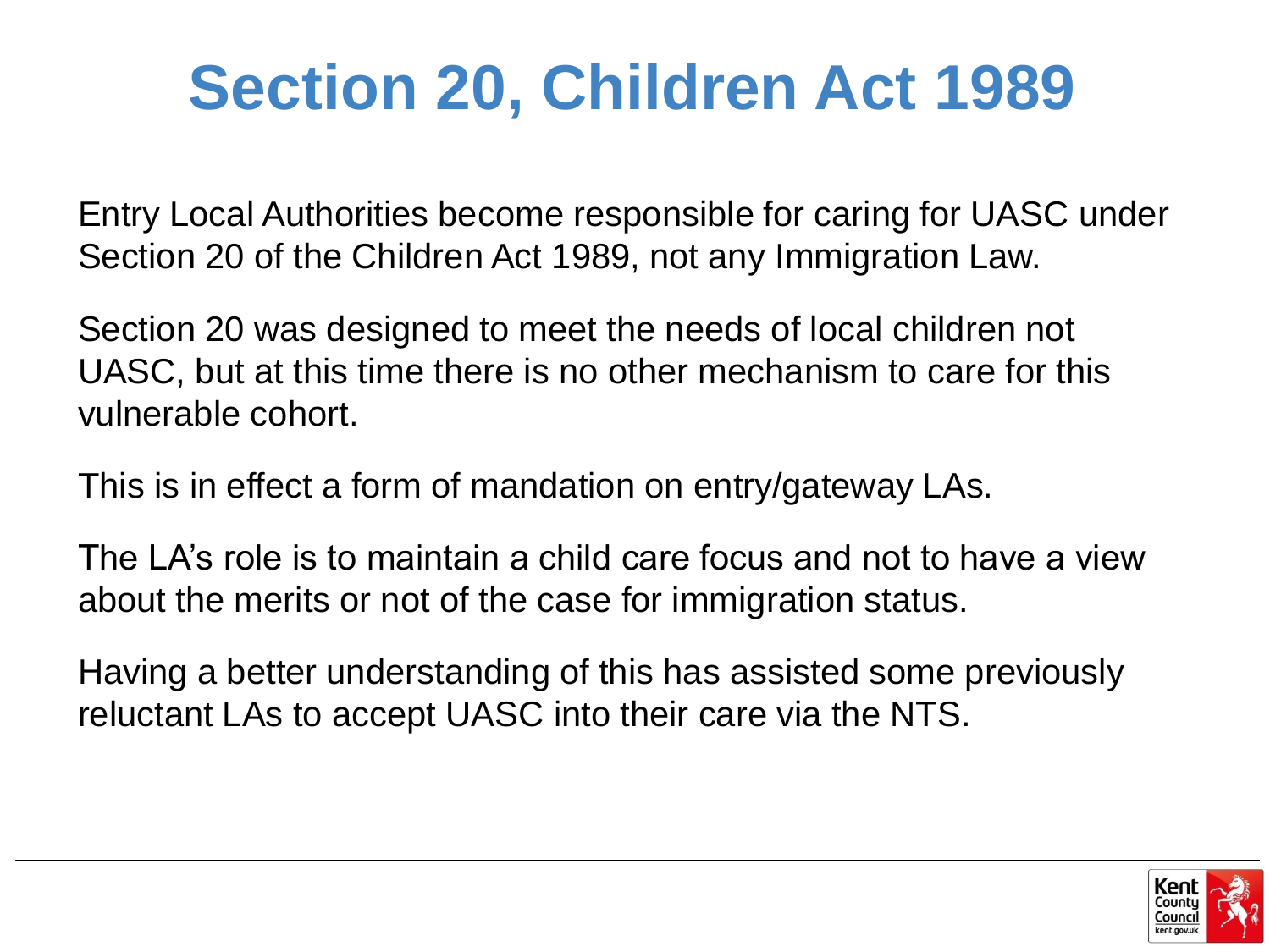# **Preventing a crisis through the NTS**

The conception of the 2016 NTS was designed to prevent any one entry/gateway local authority from becoming overwhelmed with newly arrived UASC they could not safely or reasonably care for.

For Kent this did not work, resulting in action being taken in August 2020 and June 2021 to shut the doors to new arrivals.

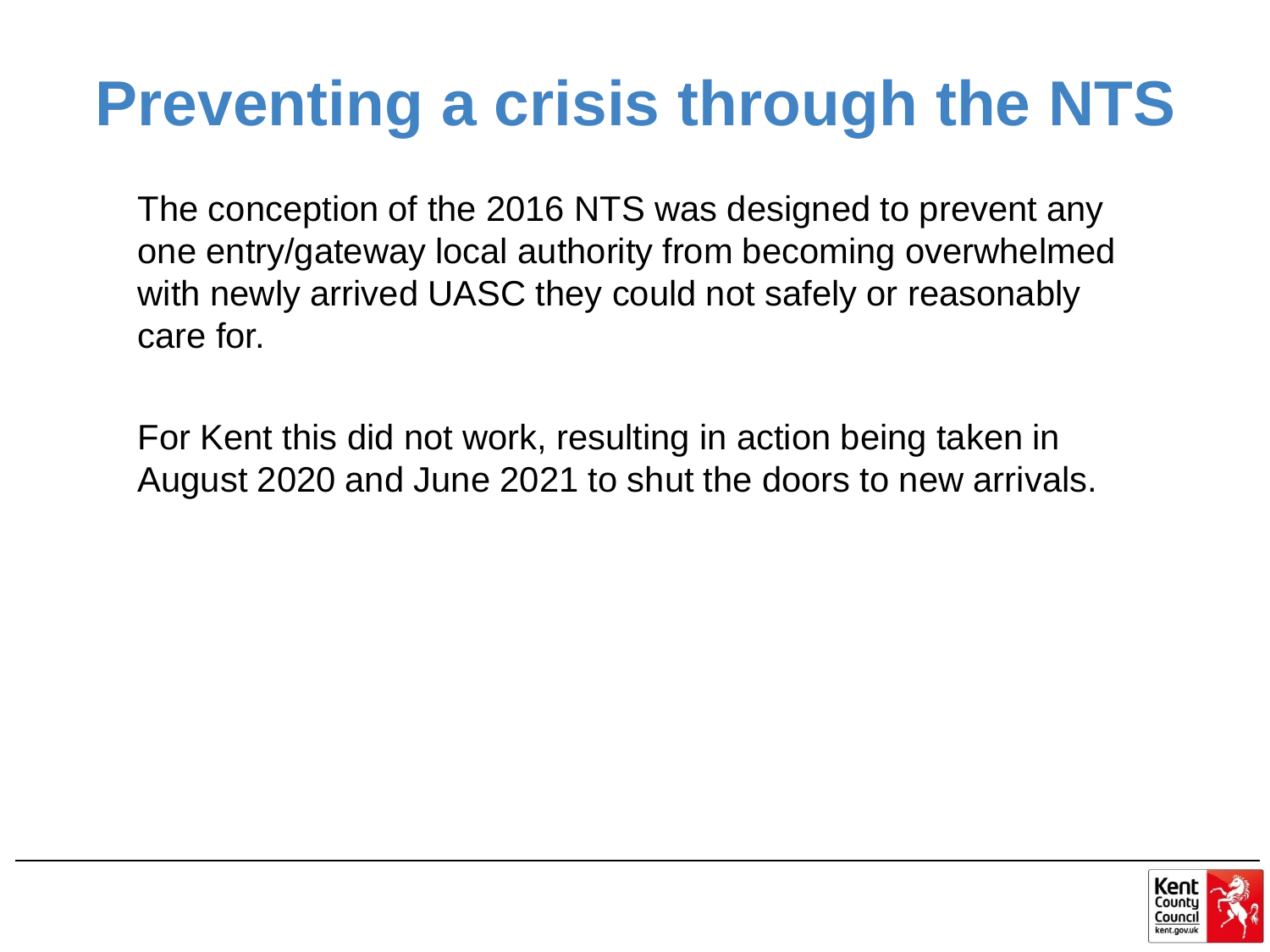# **UASC Numbers since 2015**



| <b>Total Number of UASC in Kent's</b><br>care from 2015-21 | 3122 |
|------------------------------------------------------------|------|
| <b>Total Number of UASC Care</b>                           | 1967 |
| Leavers in Kent from 2015-21                               |      |

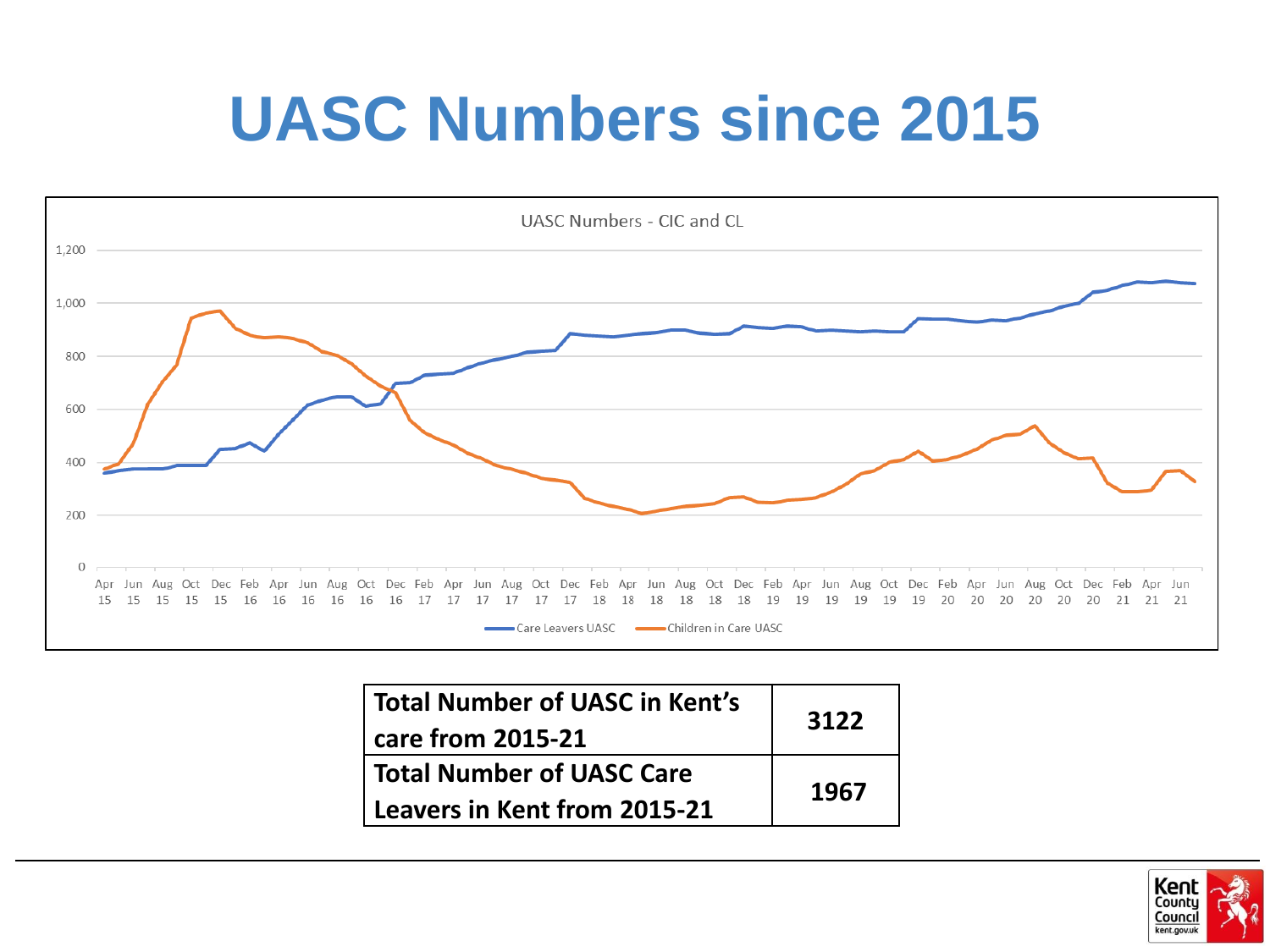## **New Arrivals 2020/2021**

2020 - New Arrivals by Month & Total UASC LAC Population

|                 | Jan | Feb | <b>Mar</b> | Apr | <b>May</b> | <b>June</b> | <b>July</b> | $1 -$<br>17 <sup>th</sup><br><b>Aug</b> | <b>Total</b> |
|-----------------|-----|-----|------------|-----|------------|-------------|-------------|-----------------------------------------|--------------|
| New             | 13  | 39  | 35         | 38  | 64         | 85          | 68          | 97                                      | 439          |
| arrivals        |     |     |            |     |            |             |             |                                         |              |
| Total           | 395 | 400 | 413        | 450 | 486        | 522         | 507         | 605                                     |              |
| <b>UASC LAC</b> |     |     |            |     |            |             |             |                                         |              |

2021 - New Arrivals by Month & Total UASC LAC Population

|                 | Jan | Feb | <b>Mar</b> | Apr | <b>May</b> | 1-<br>14 <sup>th</sup><br>June | <b>Total</b> |
|-----------------|-----|-----|------------|-----|------------|--------------------------------|--------------|
| New             | 14  | 15  | 58         | 38  | 116        | 62                             | 303          |
| arrivals        |     |     |            |     |            |                                |              |
| Total           | 344 | 286 | 290        | 301 | 341        | 424                            |              |
| <b>UASC LAC</b> |     |     |            |     |            |                                |              |

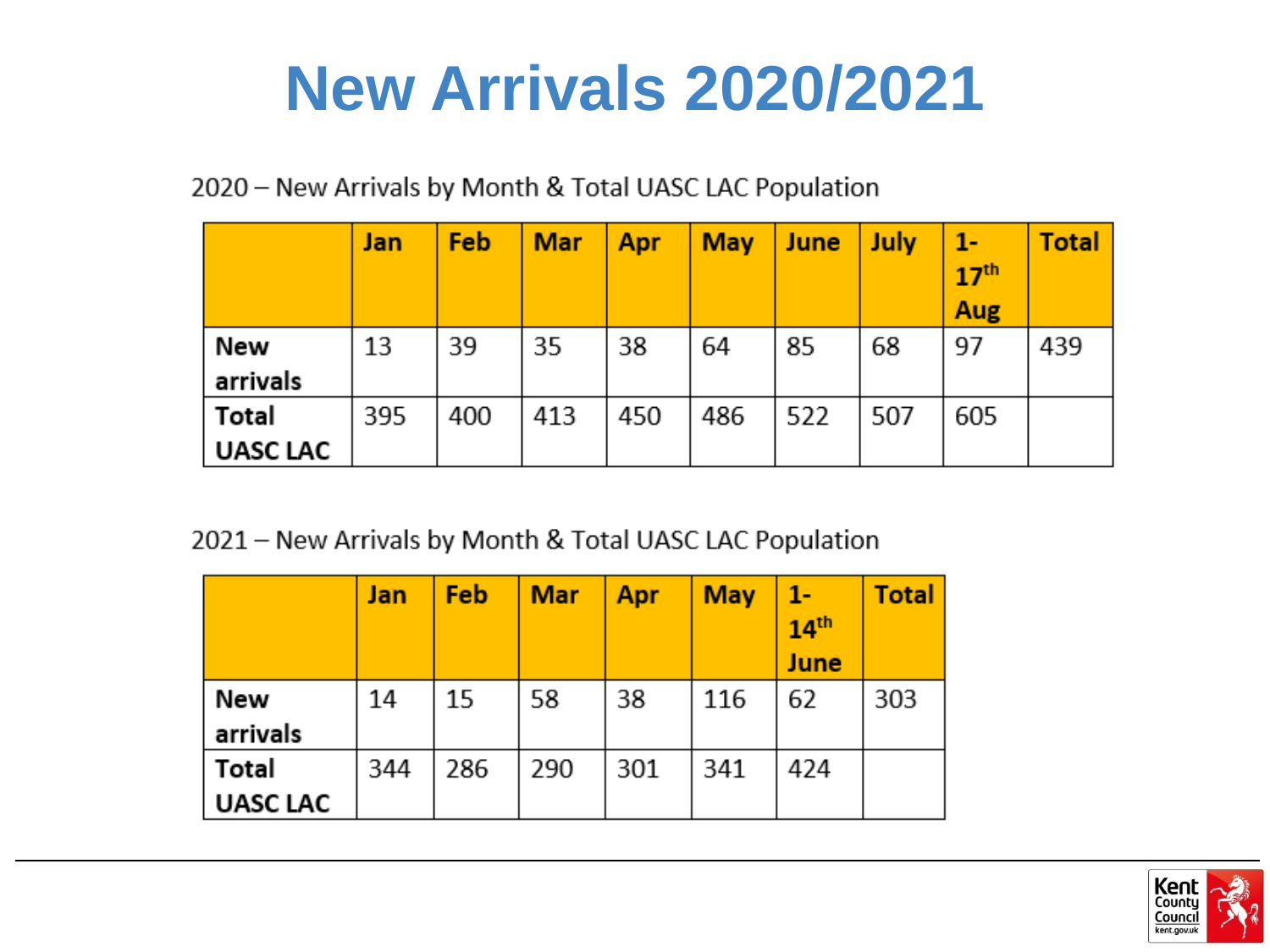## **Kent's Position – August 2021**

| <b>Total No. of UASC</b>                 | <b>Male</b> | Female |  |
|------------------------------------------|-------------|--------|--|
| $323(0.07\% = 240)$                      | 308         | 15     |  |
| <b>Total No. of UASC in Leaving Care</b> | <b>Male</b> |        |  |
| <b>Service</b>                           |             | Female |  |
| 1070                                     | 1001        | 69     |  |

#### Referrals by Nationality



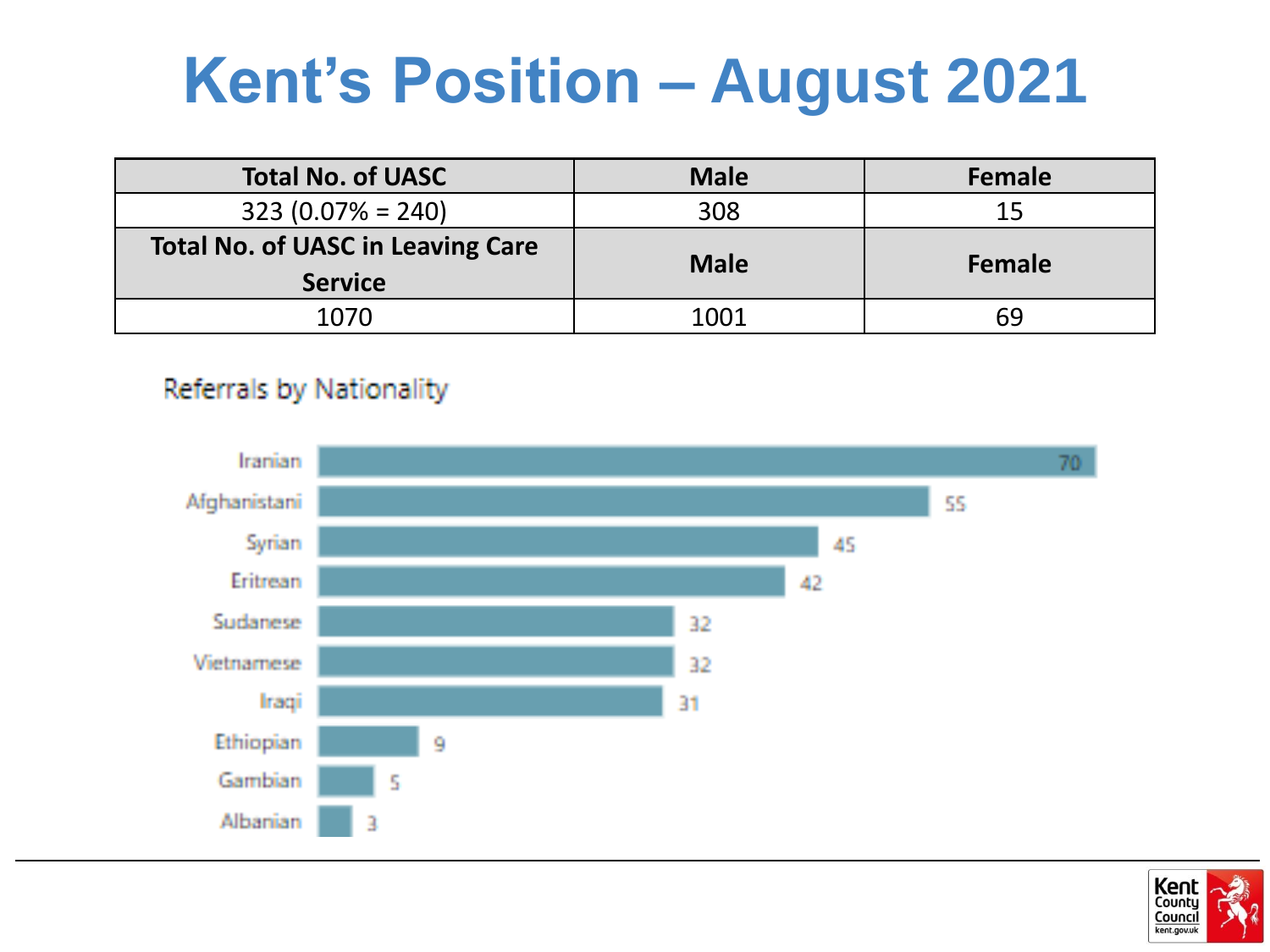### **Means of Arrival**

Until 2020 nearly all new arrivals came to the UK by lorry or train

Increased security around Calais in 2016 made it harder for UASC to access lorries and trains there

Use of small boats by organised criminal gangs to transport migrants including UASC to the UK started in 2019

A noticeable rise in Vietnamese arrivals in 2021 following the lorry deaths in Essex last year and a move from lorries to small boats.

The risk of them being trafficked into modern slavery is much higher with this cohort

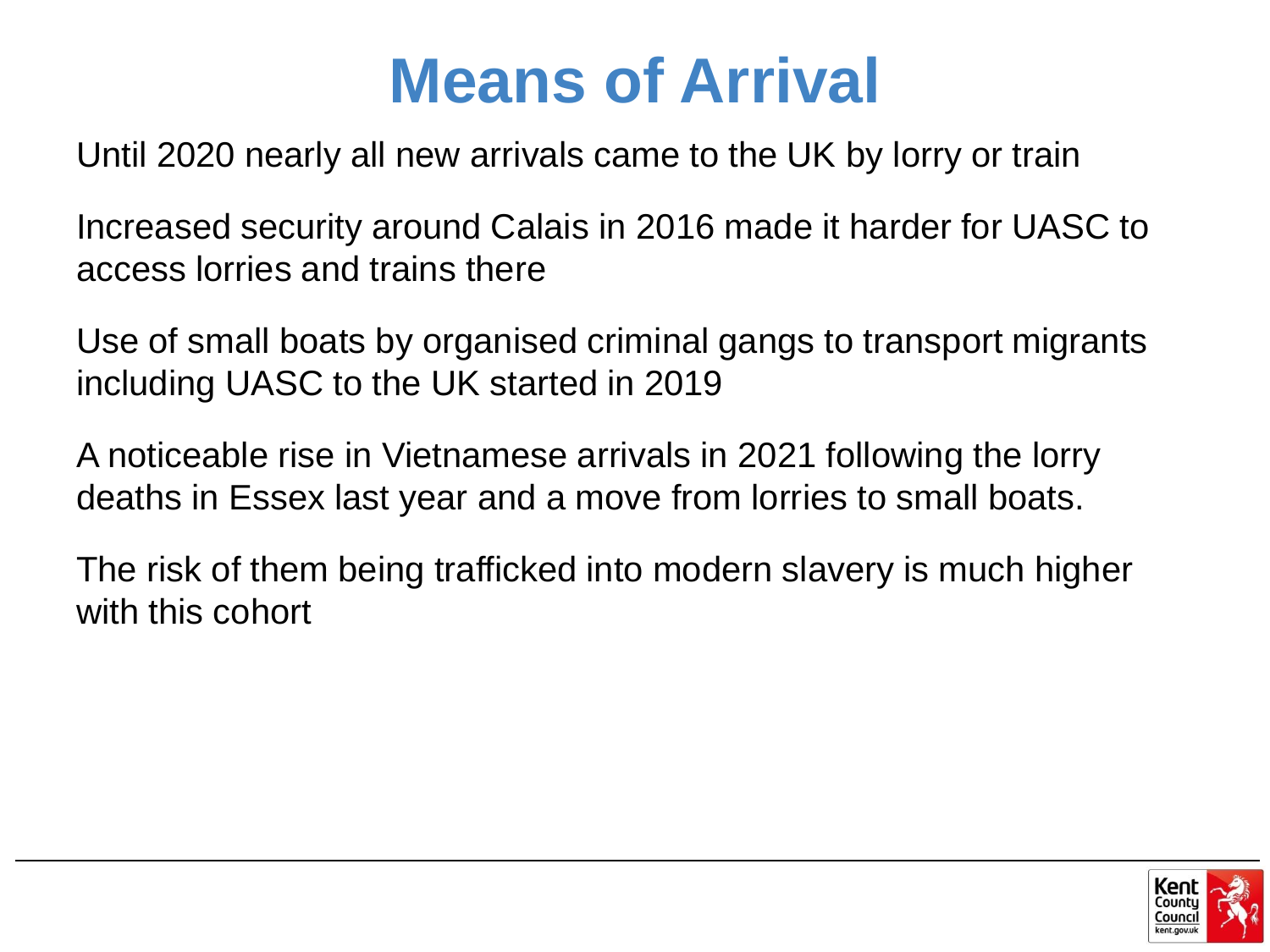#### **UASC Journey within Kent below the 0.07% quota**

#### *Kent's NTS 0.07% is 240 UASC at any one time*

UASC Service (SUASC), or Out of Hours staff if appropriate, pick up young person from port having been notified of their arrival by UKVI

Young person will stay for 4-6 weeks, either in reception centre or foster care, before transferring to community placements and a long term care team

They have the same rights and the LA has the same responsibilities as with citizen children

Young people thrive and prosper as children in care in Kent and eventually progress to our care leaver service who support them into independent lives

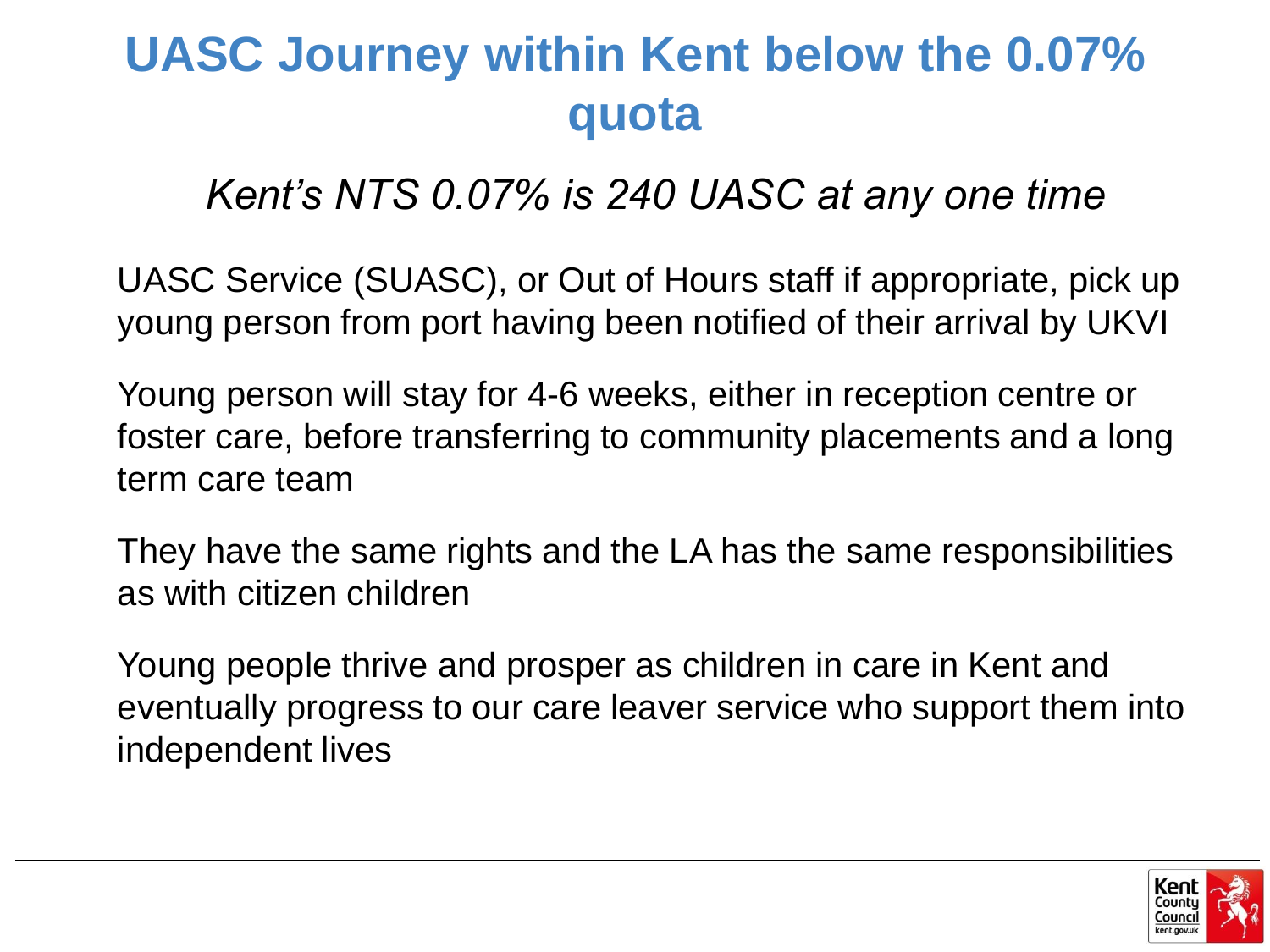#### **UASC Journey in Kent above the 0.07% quota – the reality**

Young people are collected from port and are informed that they will transfer to the care of another LA in due course

Preparation work will take place including urgent needs assessments, and previously age assessments

Information about UASC is shared with the Home Office and a request for transfer made

The sooner YP are transferred, the better they settle in their new LA, and we see a significant reduction in challenging behaviours and poor mental health outcomes

When transfer is significantly delayed the impact on YP and the service is very damaging.

Social work and IRO case loads become unmanageable, YP behaviours and mental health deteriorate

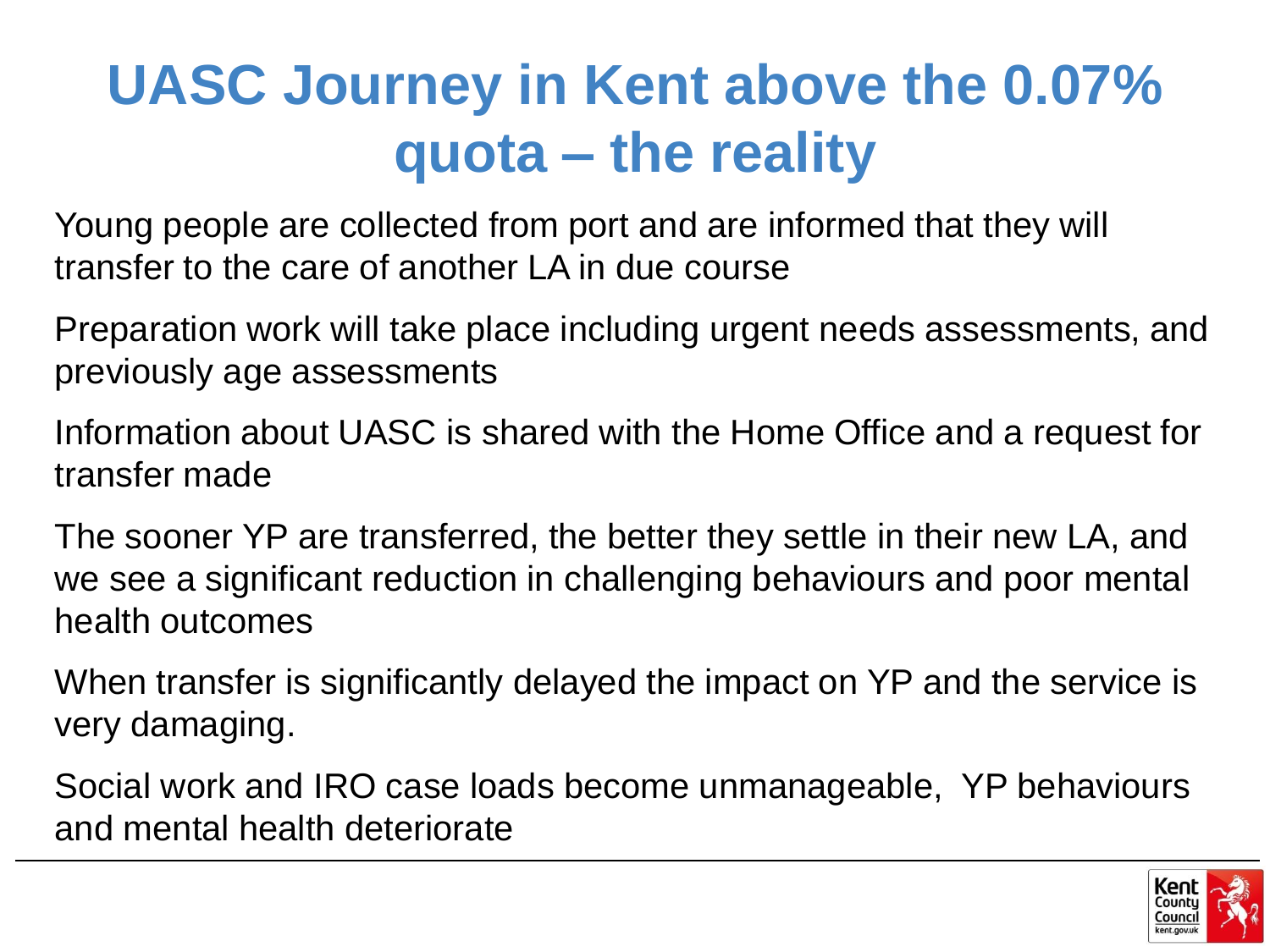#### **Triple Care Planning for KCC Permanent UASC**

Every new arrival is referred to an immigration solicitor to support them in their asylum application

To reflect the importance of asylum claims on a child's care planning, Kent uses Triple Care Planning:

Child achieves Leave to Remain in the UK and stays in the care of the LA until they become adults

A family member in the UK is identified and assessed as suitable to care for the child and they leave the care of the LA

Child's asylum claim is refused by the Home Office and they are returned to the country of origin when they become an adult

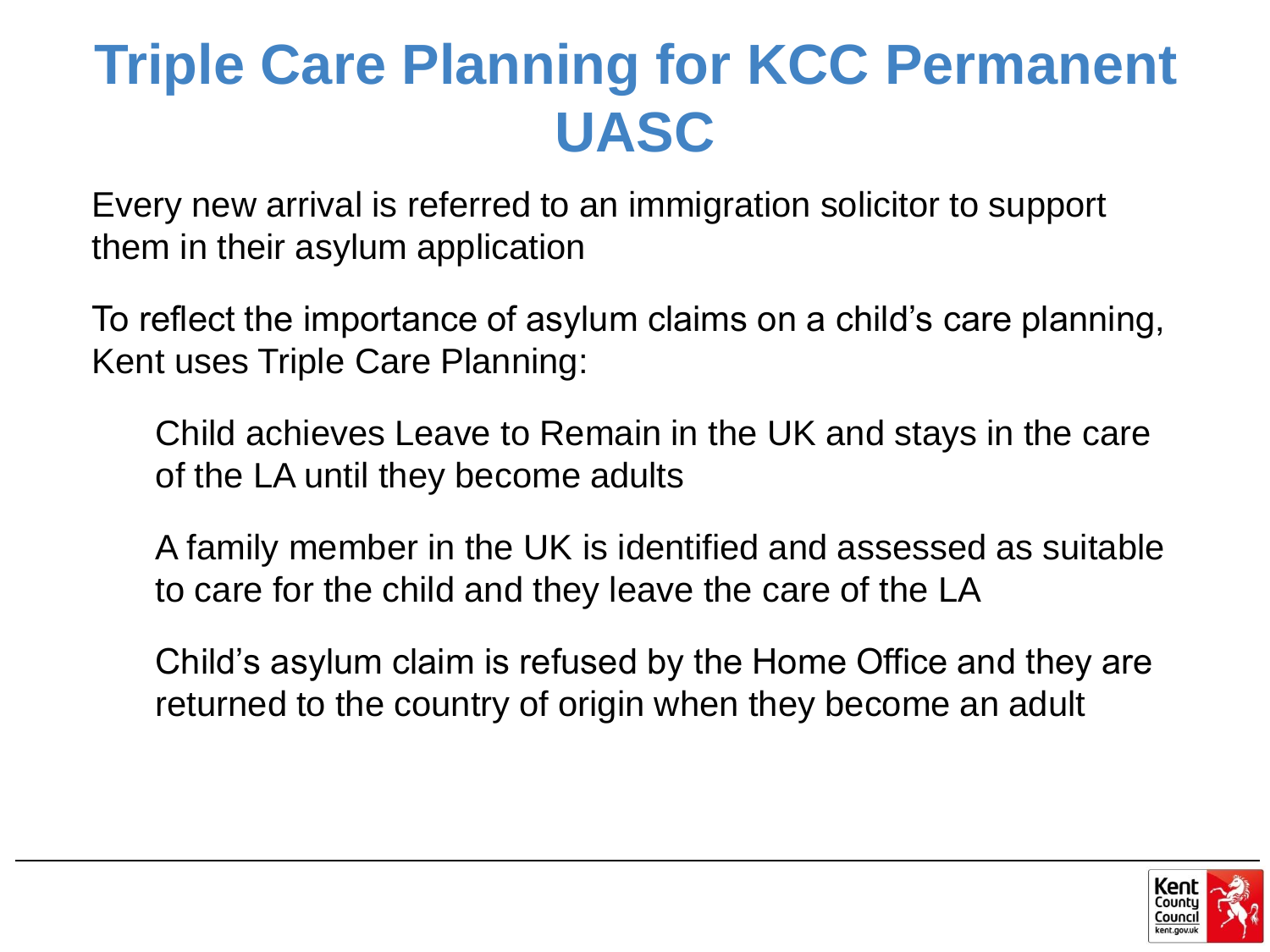# **Recent Changes in UASC Funding**

#### Changes in funding from 2020-21:

- Under 18 (UASC) rate: rate increased for those supporting higher number of UASC
	- *> less than 0.07% of LA children's population £798 per wk (£114 ppn) < more than 0.07% of LA children's population £1,001 per wk (£143 ppn)*
- However, any UASC accepted through the NTS attracts the higher rate
- Over 18 (Care Leaver) rate: increased from £150/£200 to £240 per eligible young person per wk. Covers up to 21 and those in education up to 25.
- All LAs now receive funding for first 25 care leavers who entered country before June 2016
- Extension of duties to 25 for those not in education is expected to be covered by New Burdens funding from DFE

Further changes in funding from 2021-22:

• Over 18 (Care Leaver) rate: Increased further to *£270 per eligible young person per wk*

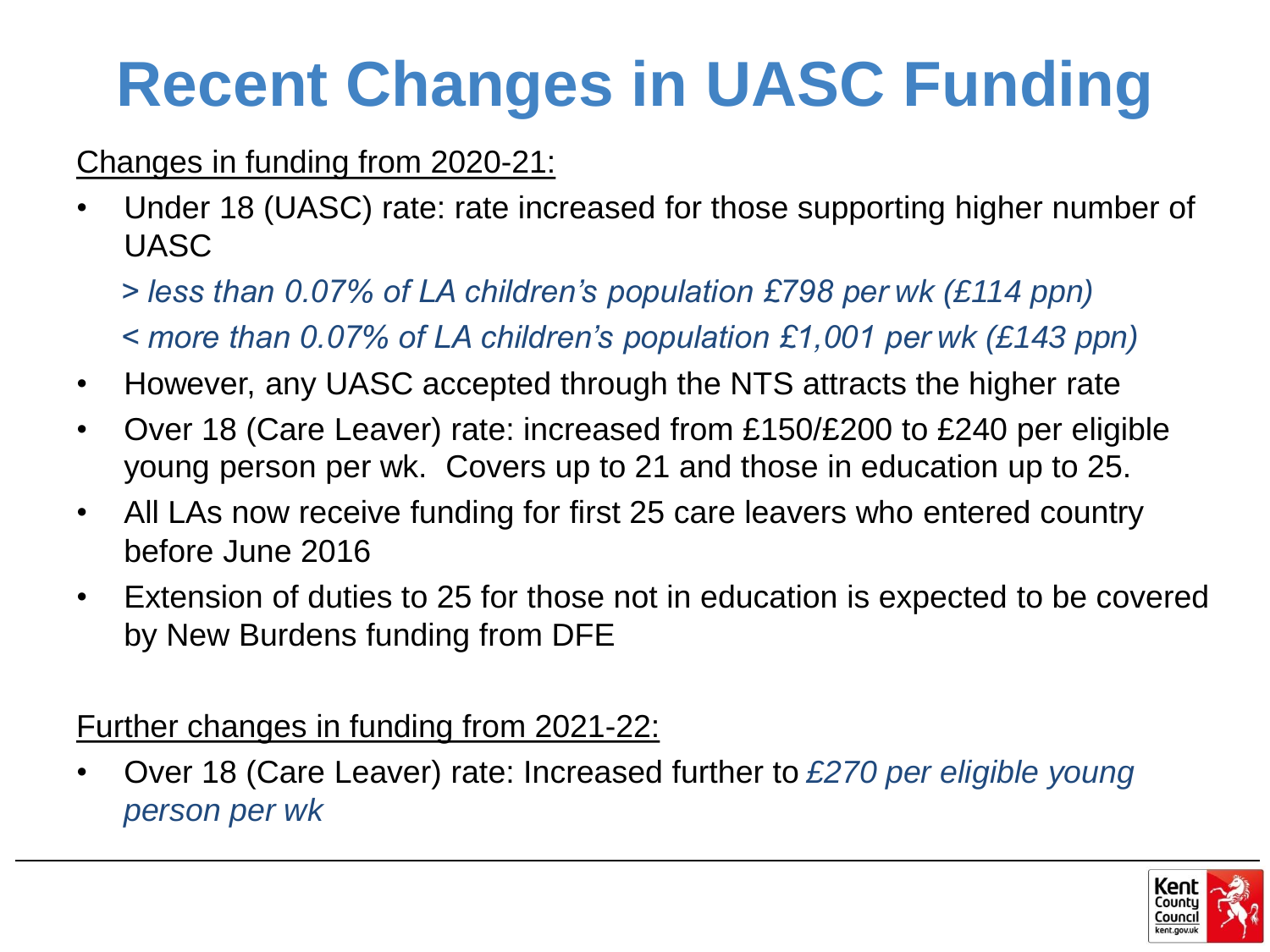## **Reception Centres**

Reception Centres are NOT Detention Centres. Young people are free to come and go

Millbank and Appledore reception centres can house up to 90 16/17 year old males in total

Operate on a 6:1 ratio of young people to staff, with a shift leader and centre manager in each

Health, education and social needs are assessed, as is age where required

Reception centre model was designed for a young person to be there for 4-6 weeks before moving on into the Kent community

Increased arrivals and delays in NTS transfers have resulted in them being there for an average of 3-4 months: one young person has been in the centre for over 1 year

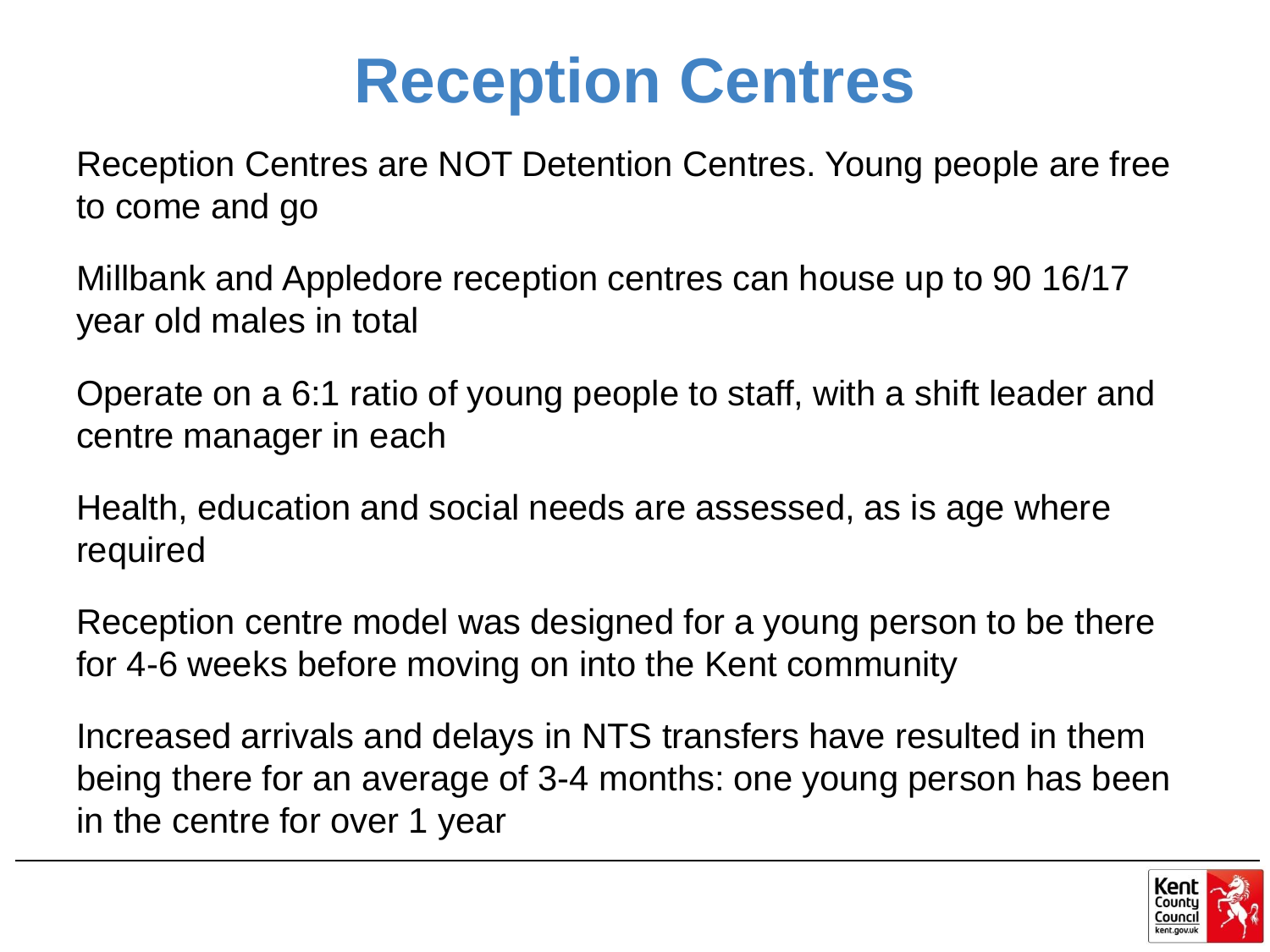### **Accommodation**

Shared Accommodation for single male UASC over the age of 16. Block contract based on a four bed property model including rental cost, utilities, defects and furnishing. KCC pay £125 per unit per week in Kent or £200 in London

Fostering for single female and under 16 UASC – both in-house and IFA providers. Average cost for UASC and citizen children alike is £1003 per week

Kent Supported Homes – in-house service providing accommodation and support for males and females aged 16-21 in a family setting. Costs are £220 per week pp

Young People Supported Accommodation & Floating Support – contract based on a housing related support model which includes accommodation and bespoke support, at an average weekly placement cost of £490

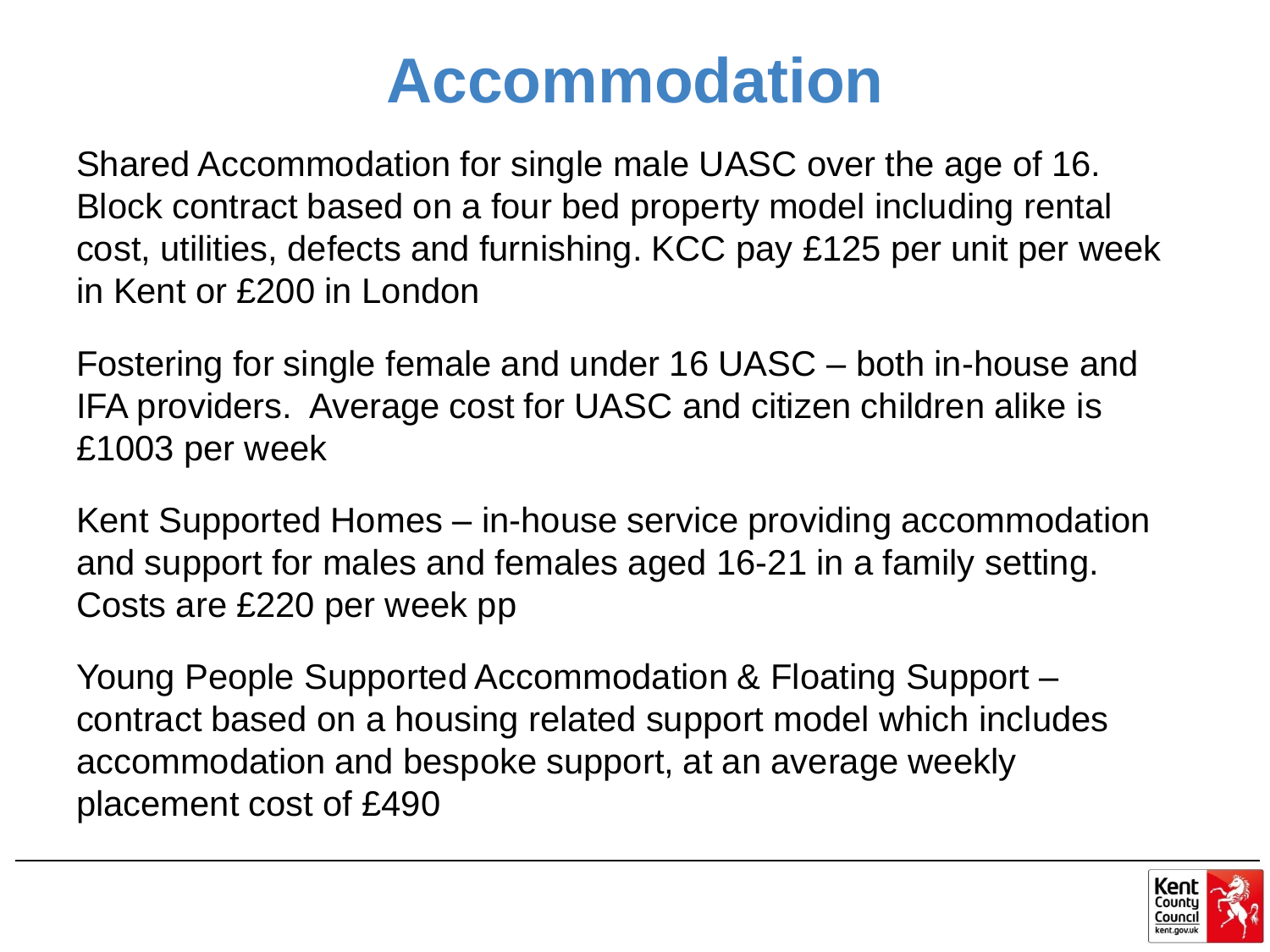# **Unique Needs and Rewards of UASC**

Arrive with little or no belongings so need a package of provision to make sure their basic care needs are immediately met

Have a complexity of needs including lack of English language, cultural and religious needs, mental and physical health needs

Previous negative experiences of authority may make them reluctant to speak to professionals

Great majority have not been trafficked into modern slavery: often unrealistic expectations about the support they will receive in the UK

Majority are highly motivated to engage with services in their desire for a new, better life and it is possible to see positive changes in a relatively short period of time

A positive family environment in their early years has provided them with the resilience to endure trauma in their home country and/or on their journey

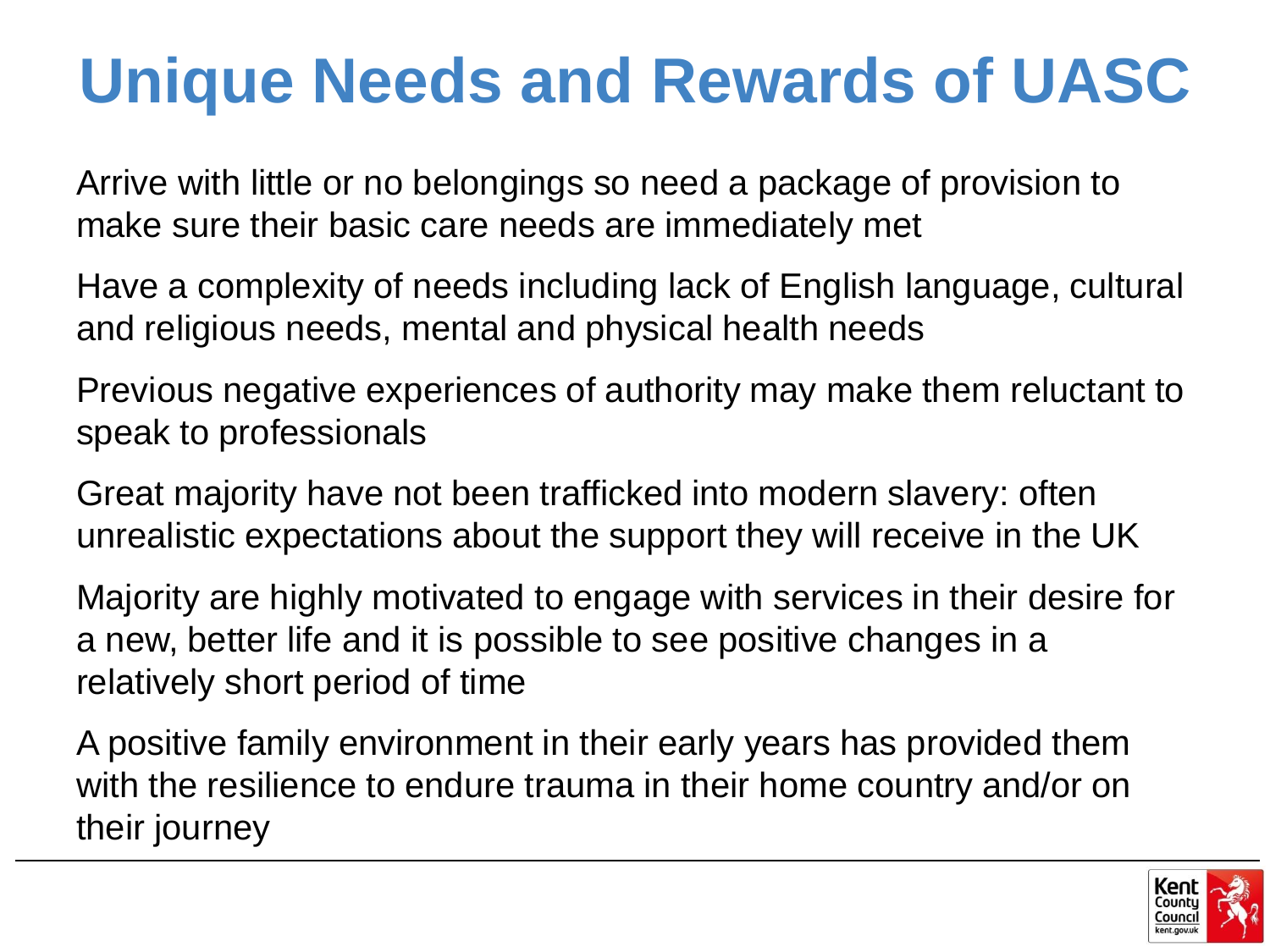# **Support for Care Leavers**

Each care leaver over 18 is allocated a Personal Adviser

Majority are placed in shared accommodation

Until they are granted status and can claim benefits, they receive £57.70 per week Essential Living Allowance

KCC fund transportation to all legal/asylum meetings and support access to immigration solicitors

Act as Accompanying Adult at Home Office asylum interviews and support them in accessing legal aid

Pay transport costs to all Education, Training & Employment programmes

Access to Care Leaver published local offer

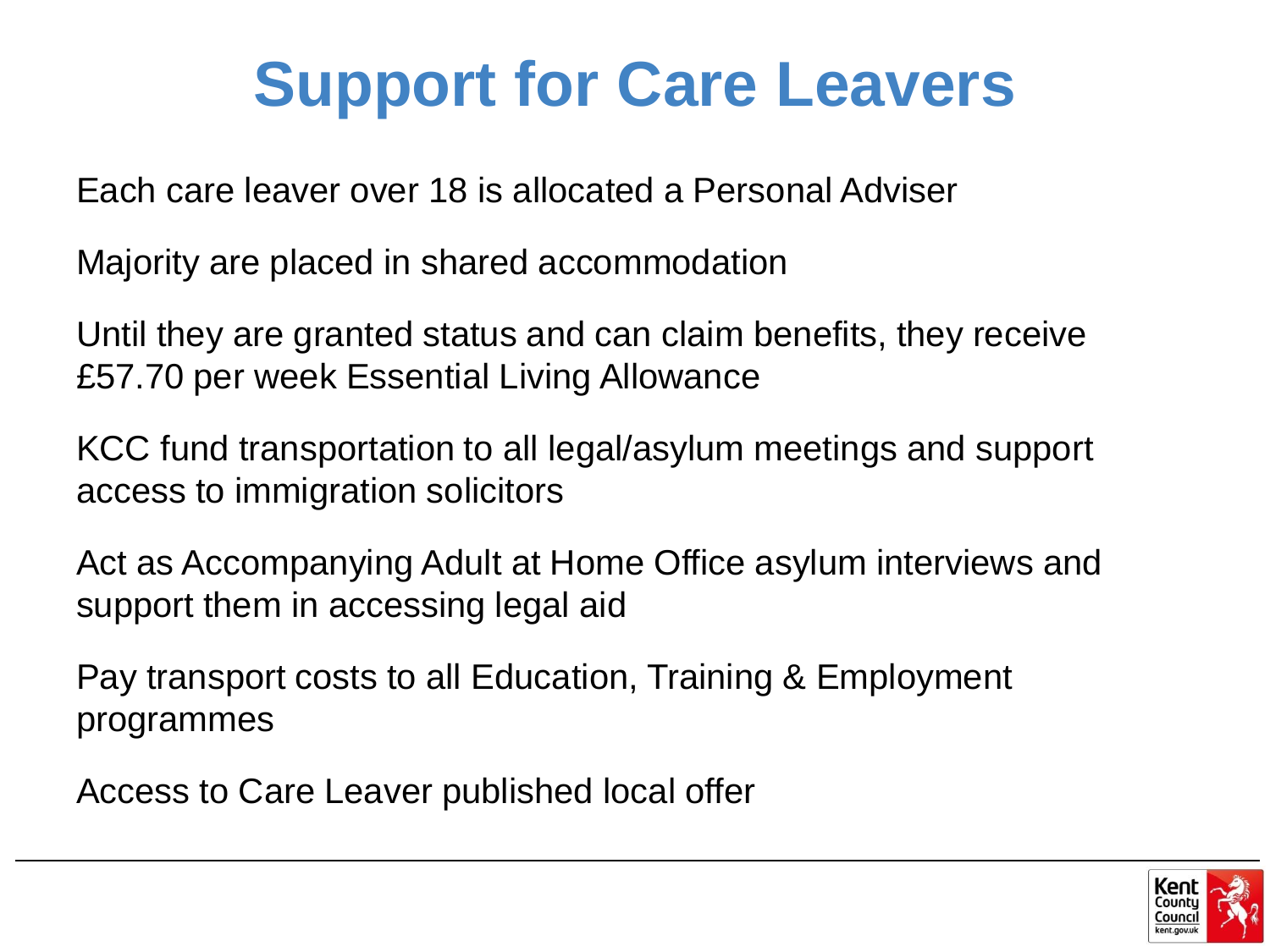#### **Challenges transitioning into Leaving Care**

Care leaver services are now better funded through the HO grant but this transition can bring challenges such as:

A delay in obtaining immigration status so many unable to claim benefits, open bank account or access housing services

Isolation and loneliness – some experience racism and discrimination and struggle to integrate

Lack of formal education can make adapting to UK's education system very challenging

Access to college courses – some have to travel into London to access ESOL English courses

Many therapeutic interventions cease at 18

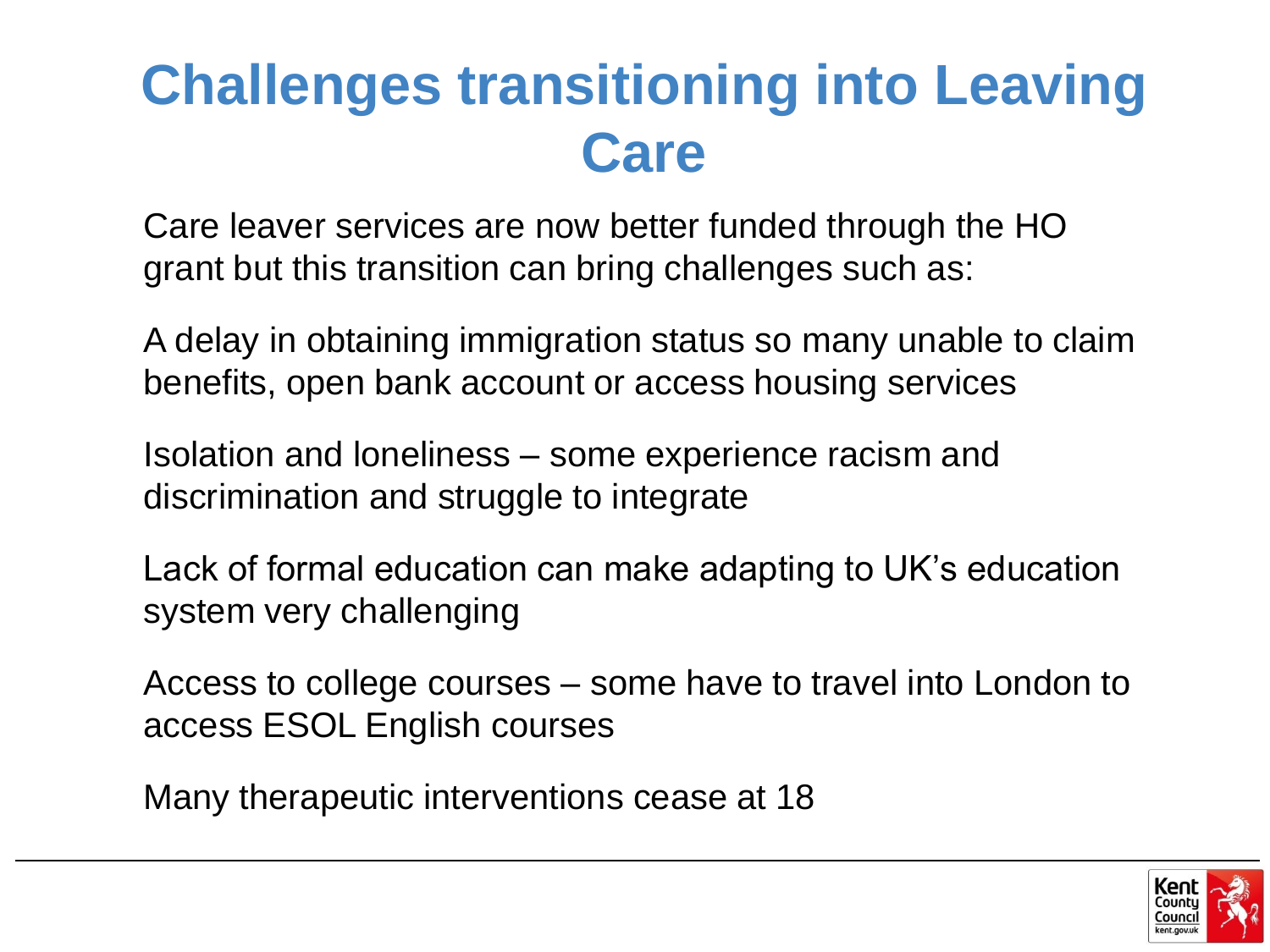# **The contribution UASC bring**

Amir has completed a degree in Architecture and is now enrolled onto a Masters programme

Sohail is a professional boxer and has just opened a restaurant, Eggoland, in central London

Thomas graduated in Performing Arts and has written a book on his experiences during his journey to the UK from Eritrea

- Khaled completed his degree in Accounting and Finance and is now working at the university as a Finance Assistant
- Safeer is an amateur boxer and works in a leisure centre
- Hadas supports her younger siblings and mother whilst dealing with the recent loss of her youngest brother to conflict
- Luwam is an apprentice in Kent's Participation Service
- Yeasin secured a full scholarship from university to study electrical engineering
- Aymn received the 'Principal's Award' from his college this summer

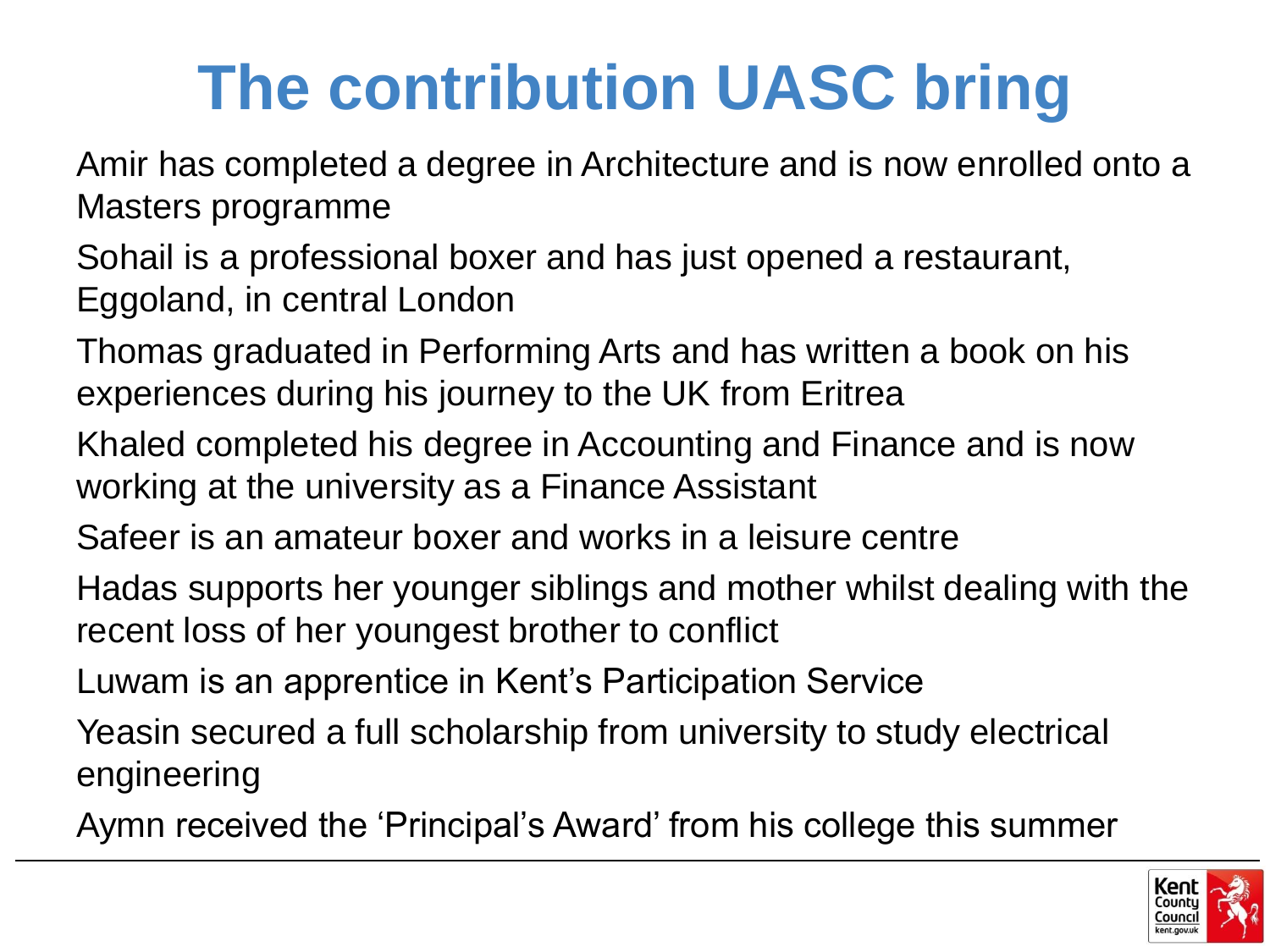

# Presentation to SE Lead Member Workshop: UASC in Portsmouth

Suzy Horton, Lead Member for Children, Families and Education Sarah Daly, Deputy Director for Children and Families 17th August 2021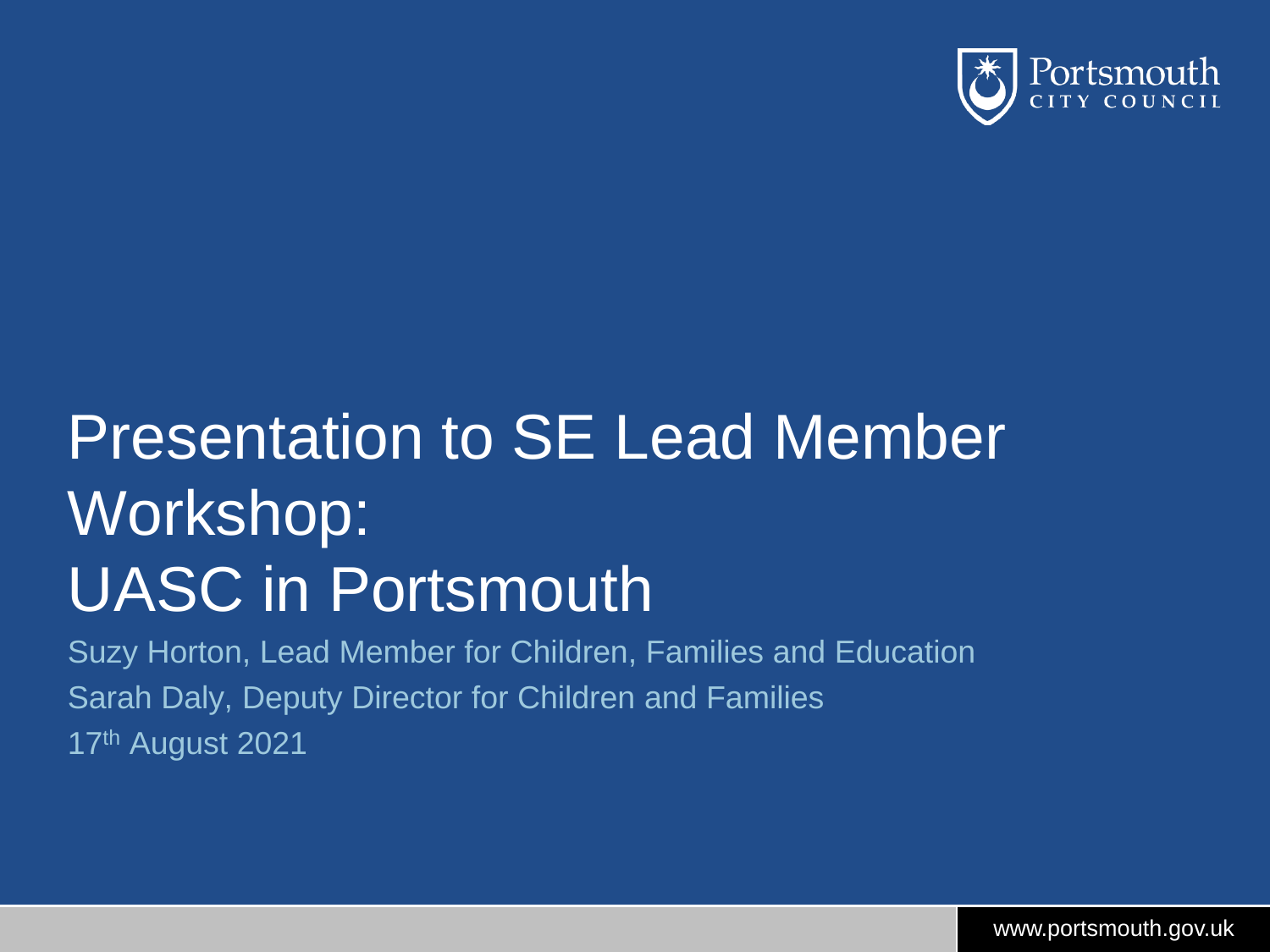## UASC Numbers since 2015



| Total Number of LAC UASC in PCC's care from 2015-21         | 391 |
|-------------------------------------------------------------|-----|
| Maximum expected number of UASC (0.07% of child population) | 31  |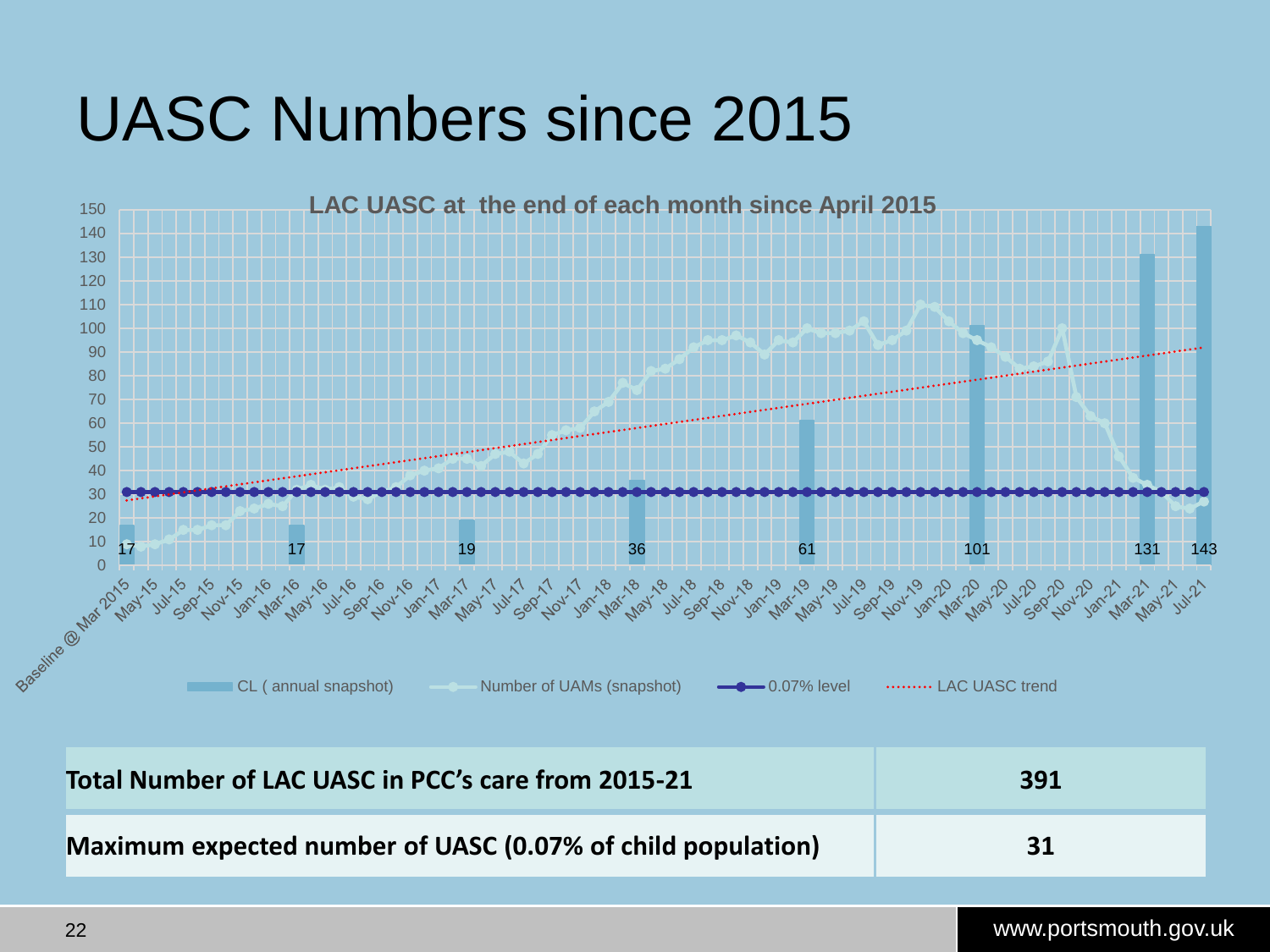## New Arrivals 2020/2021

| 2020                        | Jan  | Feb  | Mar  | Apr  | May  | Jun  | Jul  | Aug  | Sep  | Oct  | Nov  | Dec  |
|-----------------------------|------|------|------|------|------|------|------|------|------|------|------|------|
| <b>New UASC</b><br>arrivals | 3    | 4    | 12   | 0    | 3    | 2    |      | 6    | 14   |      | 0    | 6    |
| <b>Total UASC LAC</b>       | 103  | 98   | 95   | 92   | 88   | 83   | 84   | 86   | 100  | 71   | 63   | 60   |
| 0.07% ratio                 | 3.32 | 3.16 | 3.06 | 2.97 | 2.84 | 2.68 | 2.71 | 2.77 | 3.23 | 2.29 | 2.03 | 1.94 |

| 2021                        | Jan            | Feb  | Mar  | Apr  | May            | Jun  | Jul  | @ 16th<br>Aug |
|-----------------------------|----------------|------|------|------|----------------|------|------|---------------|
| <b>New UASC</b><br>arrivals | $\overline{0}$ | 0    | 0    | 2    | $\overline{2}$ | 2    | 5    | 1.            |
| <b>Total UASC LAC</b>       | 46             | 37   | 34   | 31   | 25             | 24   | 27   | 27            |
| 0.07% ratio                 | 1.48           | 1.19 | 1.10 | 1.00 | 0.81           | 0.77 | 0.87 | 0.87          |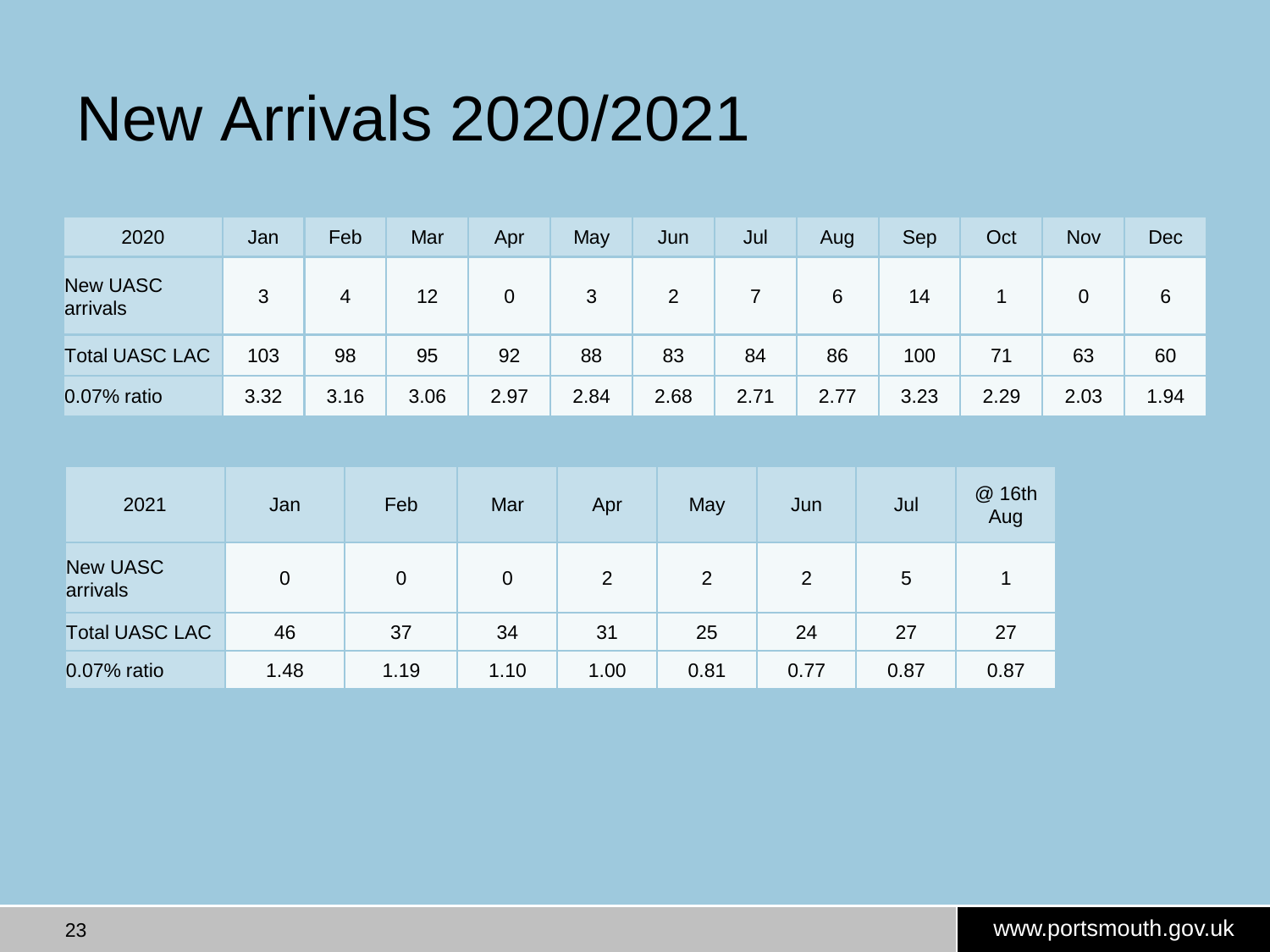## Portsmouth's position – August 2021

| <b>Total No. of UASC</b>                         | <b>Whole LAC</b><br>population | <b>Male</b> | Female |
|--------------------------------------------------|--------------------------------|-------------|--------|
| $28(0.07\% = 31)$                                | 370                            | 27          |        |
| <b>Total No. of UASC in Leaving Care Service</b> | <b>Whole CL population</b>     | <b>Male</b> | Female |
| 148                                              | 382                            | 148         |        |

#### **UASC and former UASC Nationalities**

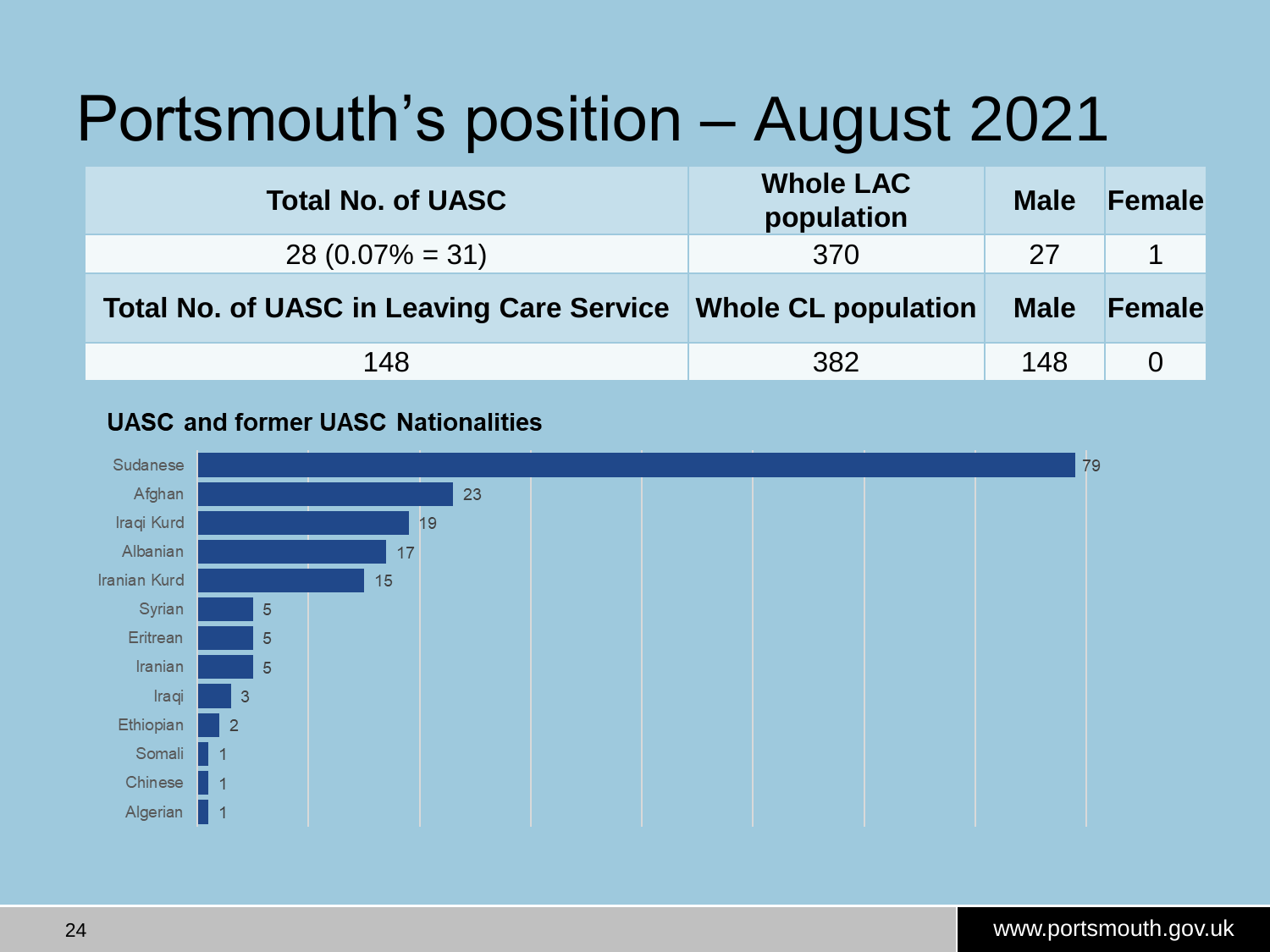## UASC Journey within Portsmouth

The majority of children present at the port, but small numbers of children are also identified landside.

Through Care Team (TCT), or Out of Hours staff if appropriate, pick up young person from port having been notified of their arrival by UKVI

Where necessary children are taken to Queen Alexandra Hospital for emergency health care treatment

Young person will be placed in local authority care (since resuming statutory responsibility in April 2021 all children presenting have been placed with local authority foster carers).

At 18 these young people transition and become care leavers, they continue to receive a service up to the age of 25 years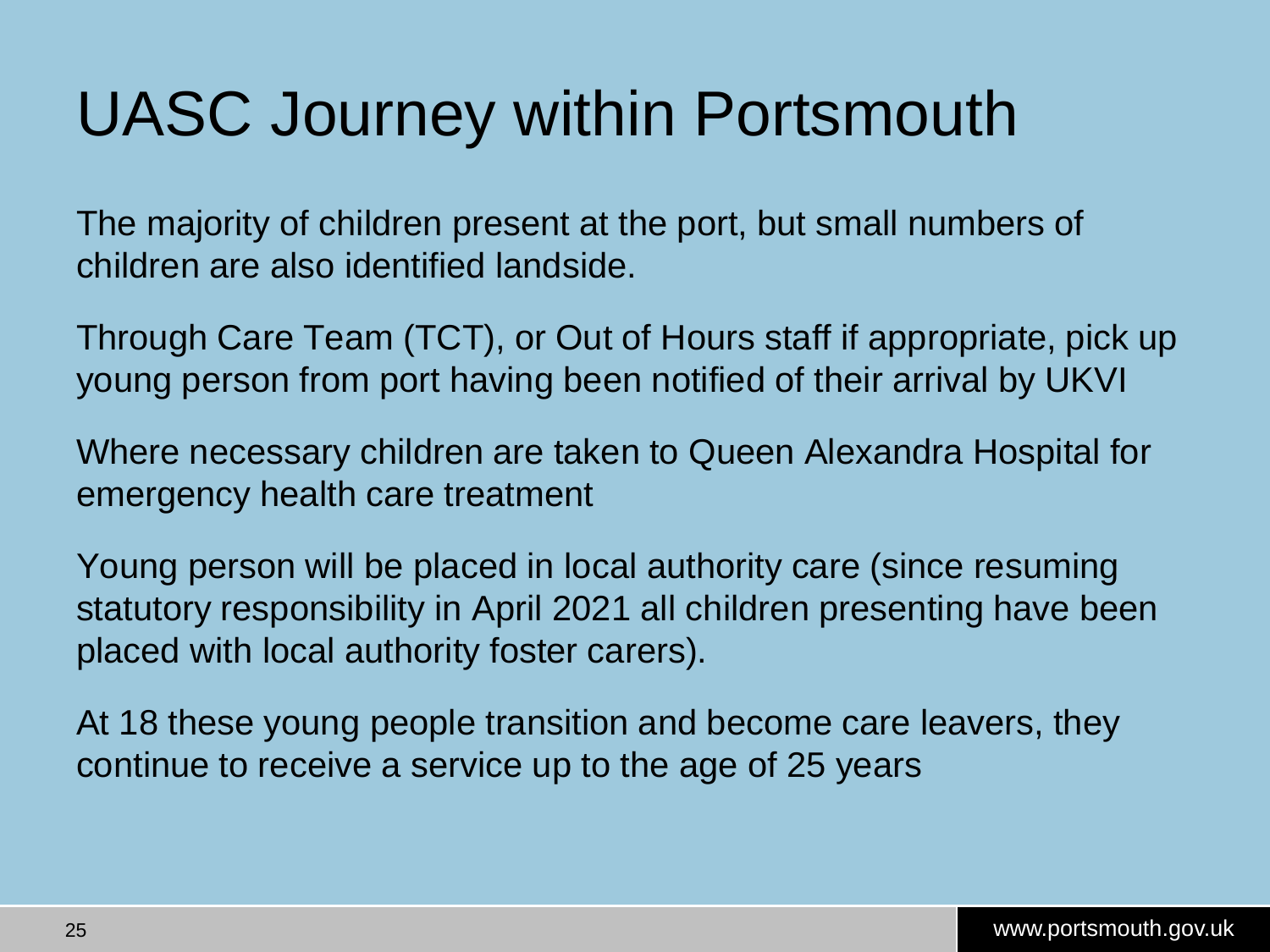# Impact of intervention: October 2020 – March 2021

October 2020 – Portsmouth cease responsibility for unaccompanied children presenting in the city

Weekly meetings in place to review all children meeting criteria for transfer under the NTS.

The number of UASC looked after by Portsmouth decreased by 66

34 children transferred to other local authorities under the NTS

In addition a further 32 unaccompanied children turned 18 and transitioned to care leaver status (thus falling outside of the transfer scheme) but still remaining the responsibility of Portsmouth City Council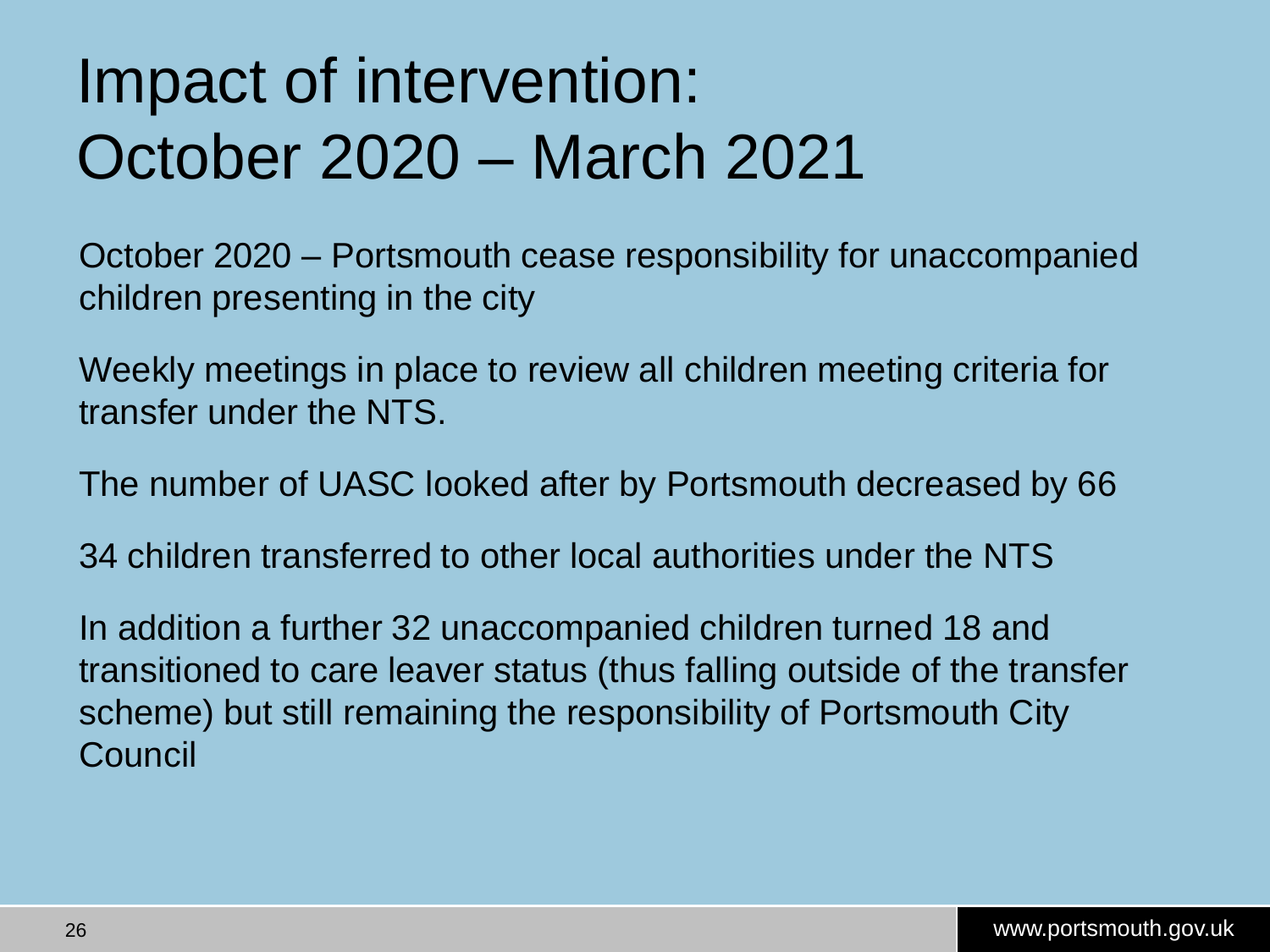# Safeguarding for UASC located 'landside': Operation Innerste

Operation Innerste – for any child located 'landside' a multi-agency safeguarding response will be implemented.

An initial welfare / safeguarding form will be completed, and fingerprints and photographs taken (using both immigration and Common Law powers) this information is passed on to Immigration Enforcement's NCCU for uploading on to immigration systems.

Capturing fingerprints and photographs is essential to allow the police and immigration departments to identify children later if they go missing, are trafficked or are found in distressing circumstances.

On 6 August Taulant (aged 17) was found in a cannabis factory in Portsmouth. Checks on biometrics undertaken as part of the strategy discussion to develop an immediate safety plan identified that Taulant had entered the UK in May 2021. A referral to the National Referral Mechanism (NRM) and this process will establish whether there are reasonable and conclusive grounds that Taulant has been a victim of human trafficking.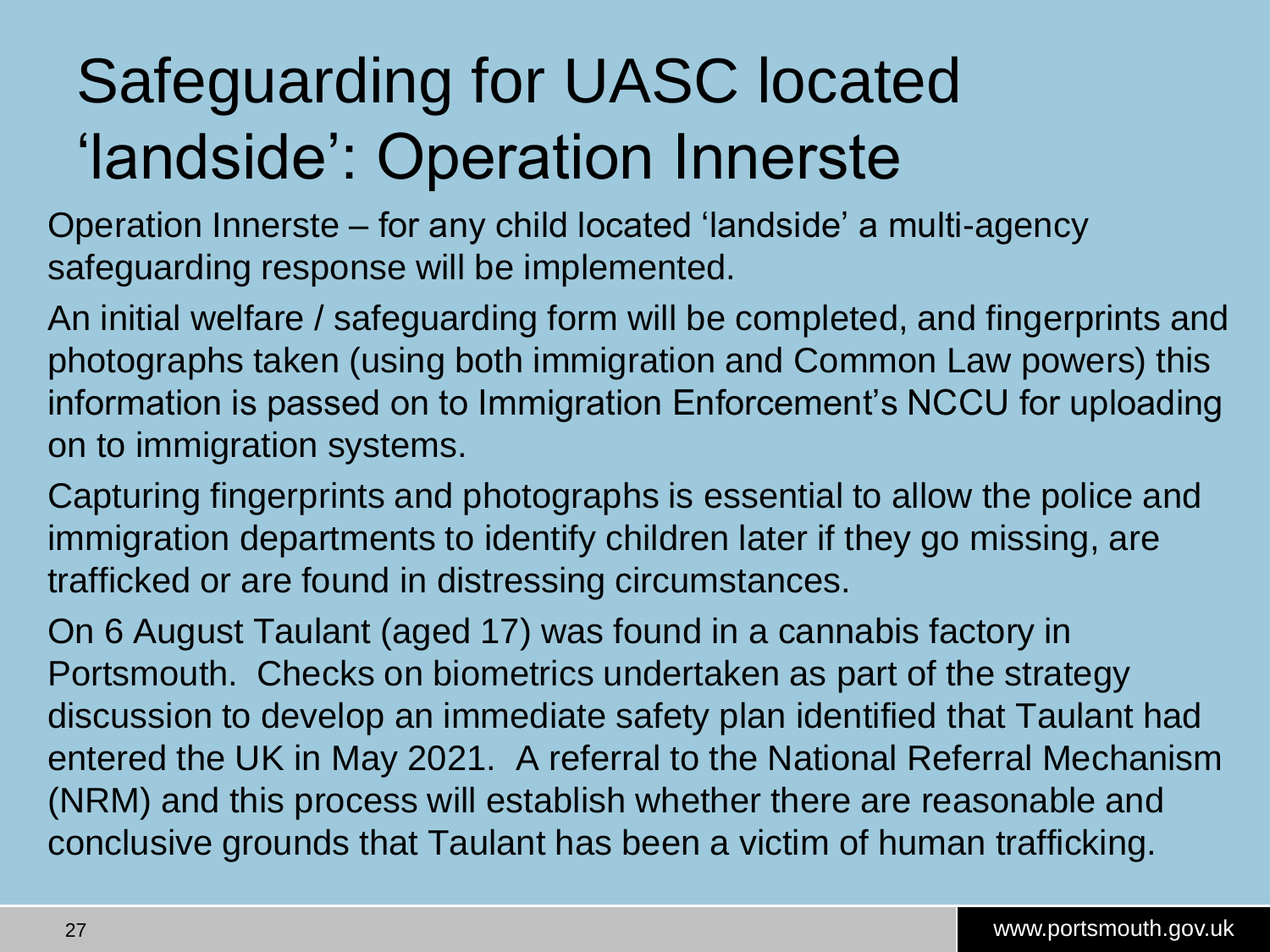

#### NTS SCHEME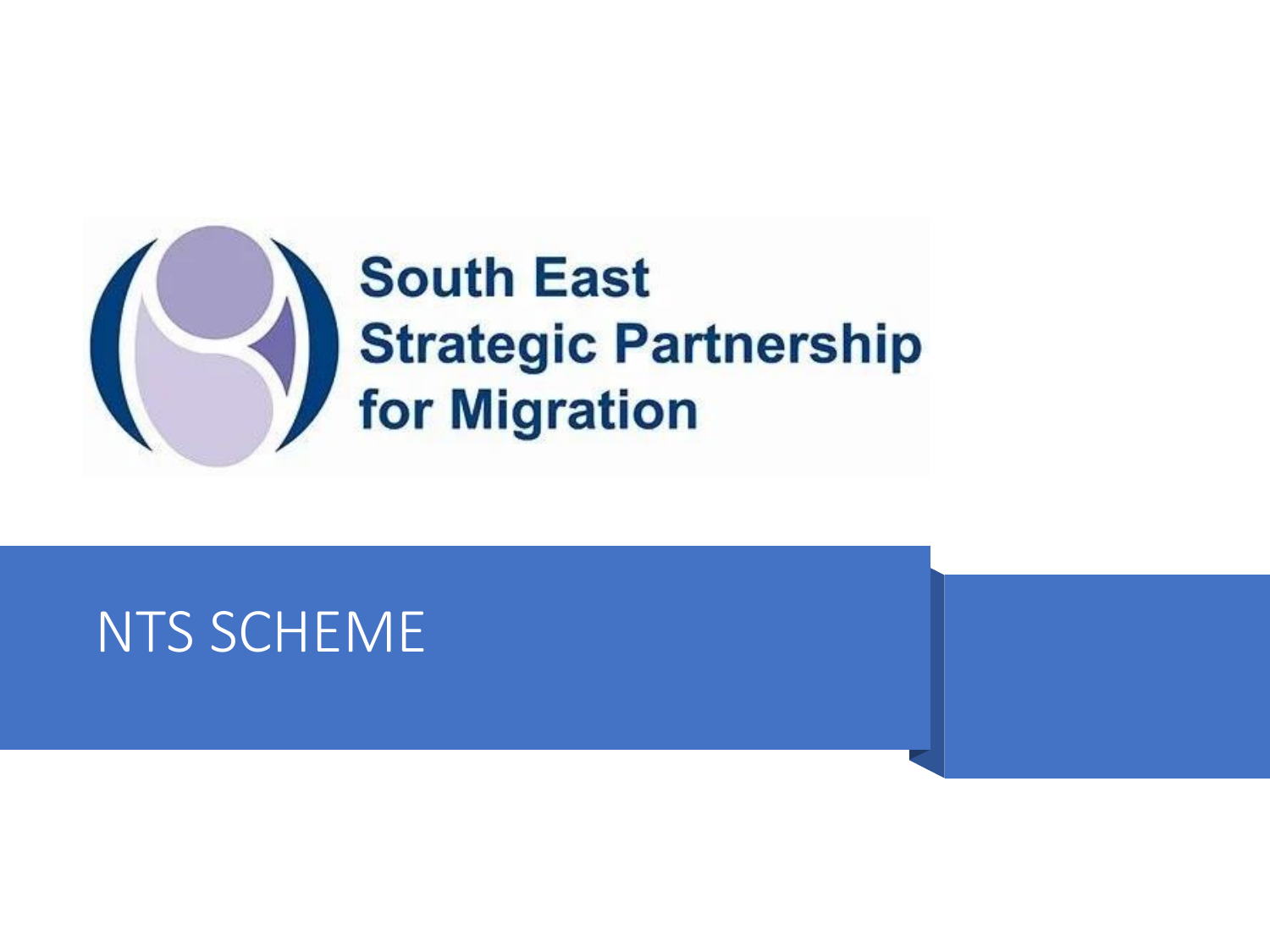#### PRINCIPAL IDEA



Voluntary participation

Fair allocation process across all 12 regions

Each regions Local Authorities to achieve 0.07% of their child population as UASC.

Local Authorities 0.07% figure based on a weighting system of five elements:

Child Population (25%)

Looked After Child Population (22%)

UASC population (10%)

Former UASC Care Leaver Population (10%)

Supported asylum population ( 33%)



**South East Strategic Partnership** for Migration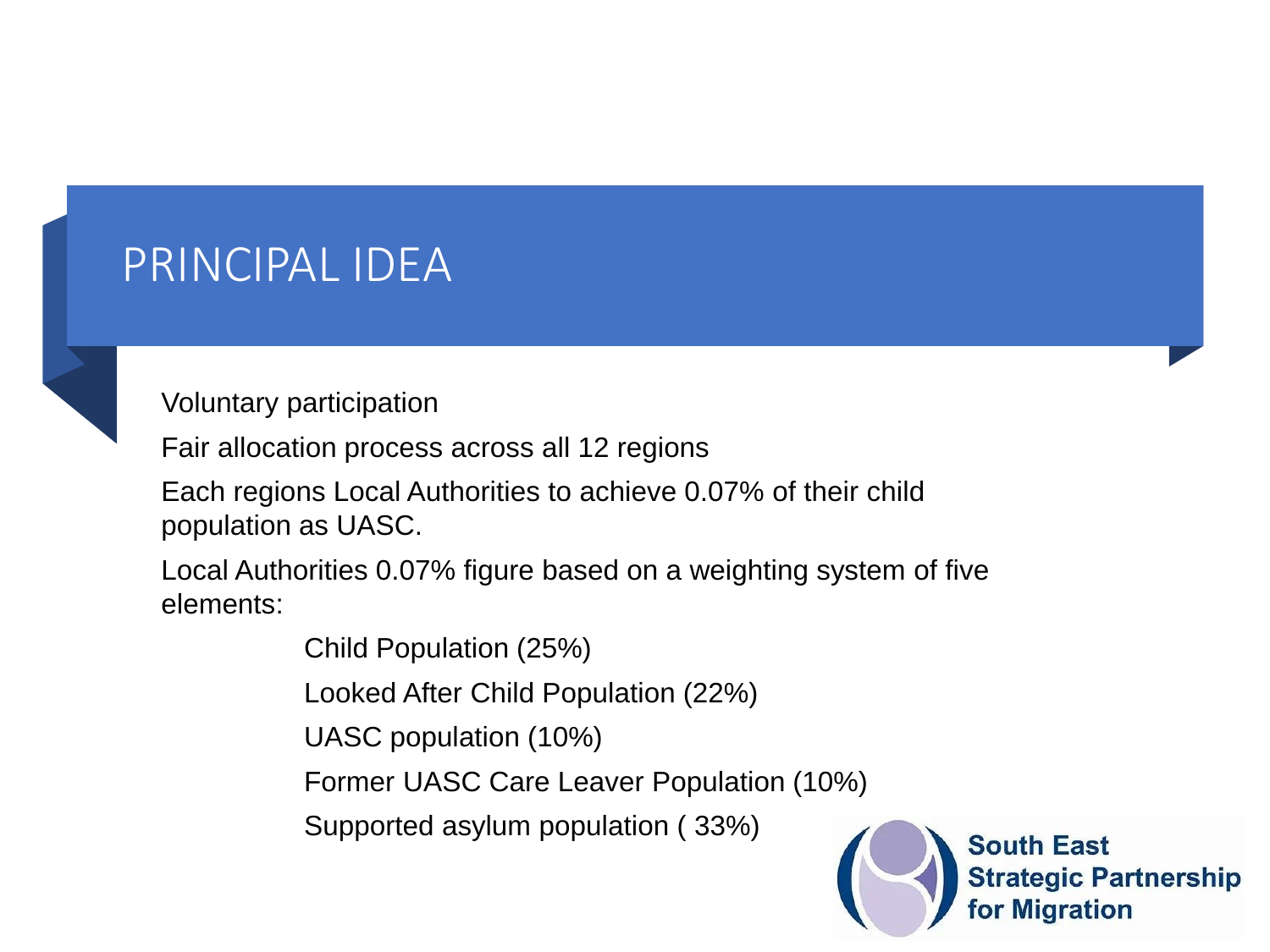#### NTS CYCLES

Expected that 650 children will be transferred over the four cycles

Each cycle will transfer 123 children across all 12 regions

New Cycle process started 26<sup>th</sup> July with a large backlog of Children waiting for placements.

Cycle one transfers allocated to regions over a four week period.

South East is region 7 on the list

South East region is expected to transfer 30 children

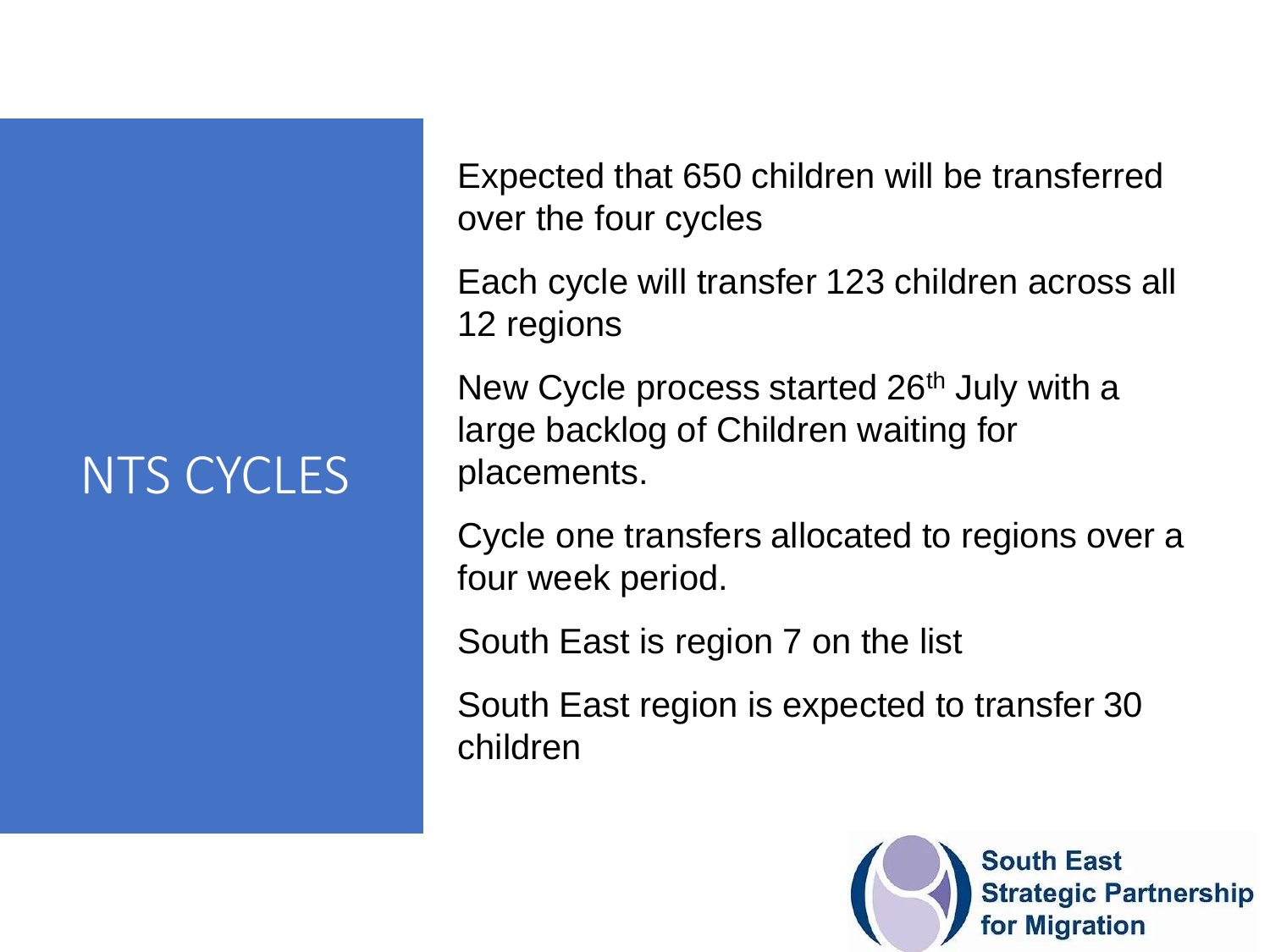#### How we calculated Cycle One allocations



Discussions held by Lucy Butler and Mac Heath with DCSs

Feedback from Lucy and Mac on Cycle One Agreement

Cycle One capped number was based on percentage of 0.07% supported already

Cycle Two has an increased number so capped figures will need re-evaluating

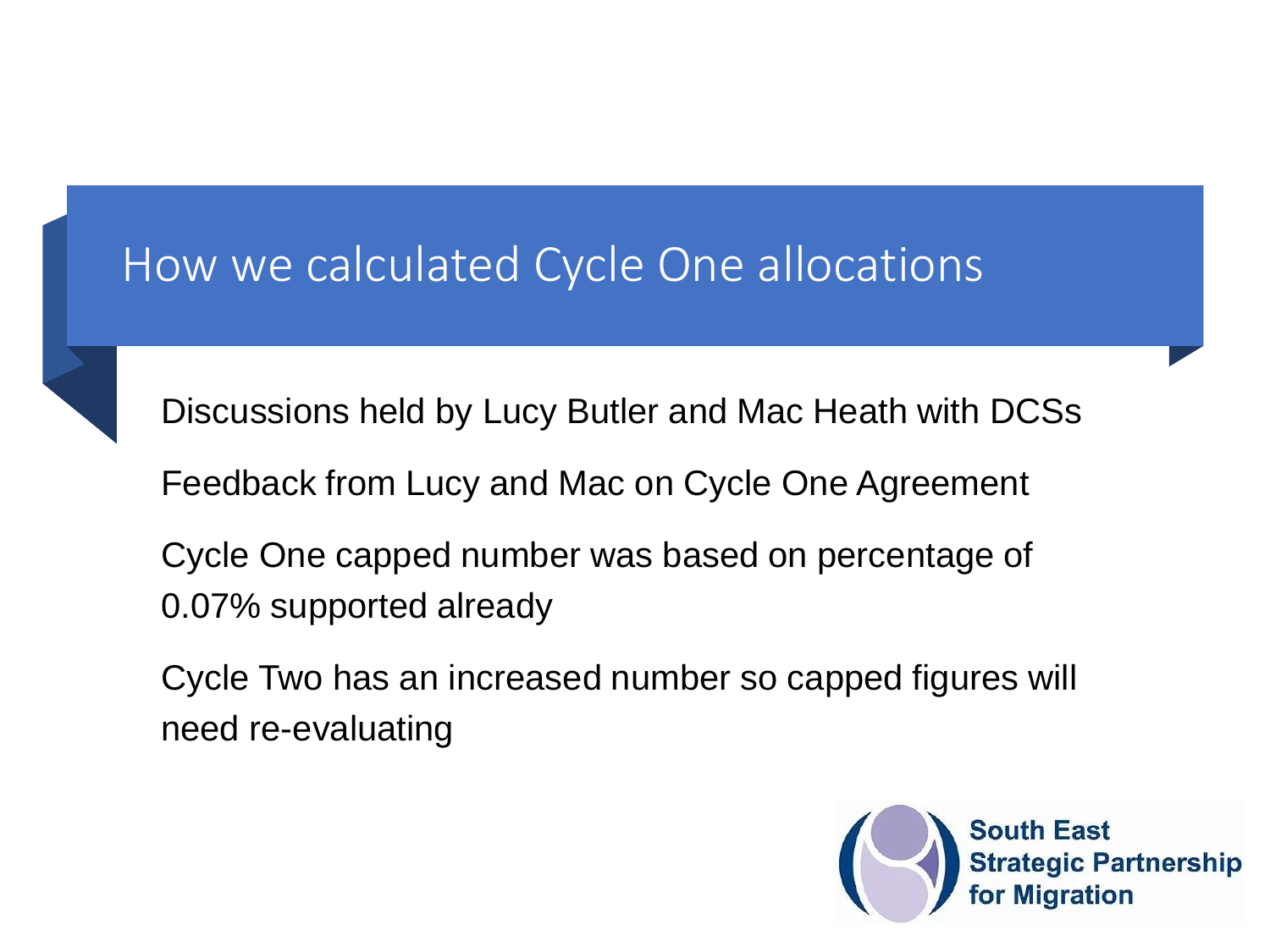SE position at end of Cycle One

25 Children successfully transferred

Goodwill participation across the South East has been very positive

Expectation that Cycle Two will transfer 35 Children

0.07% data is still outdated